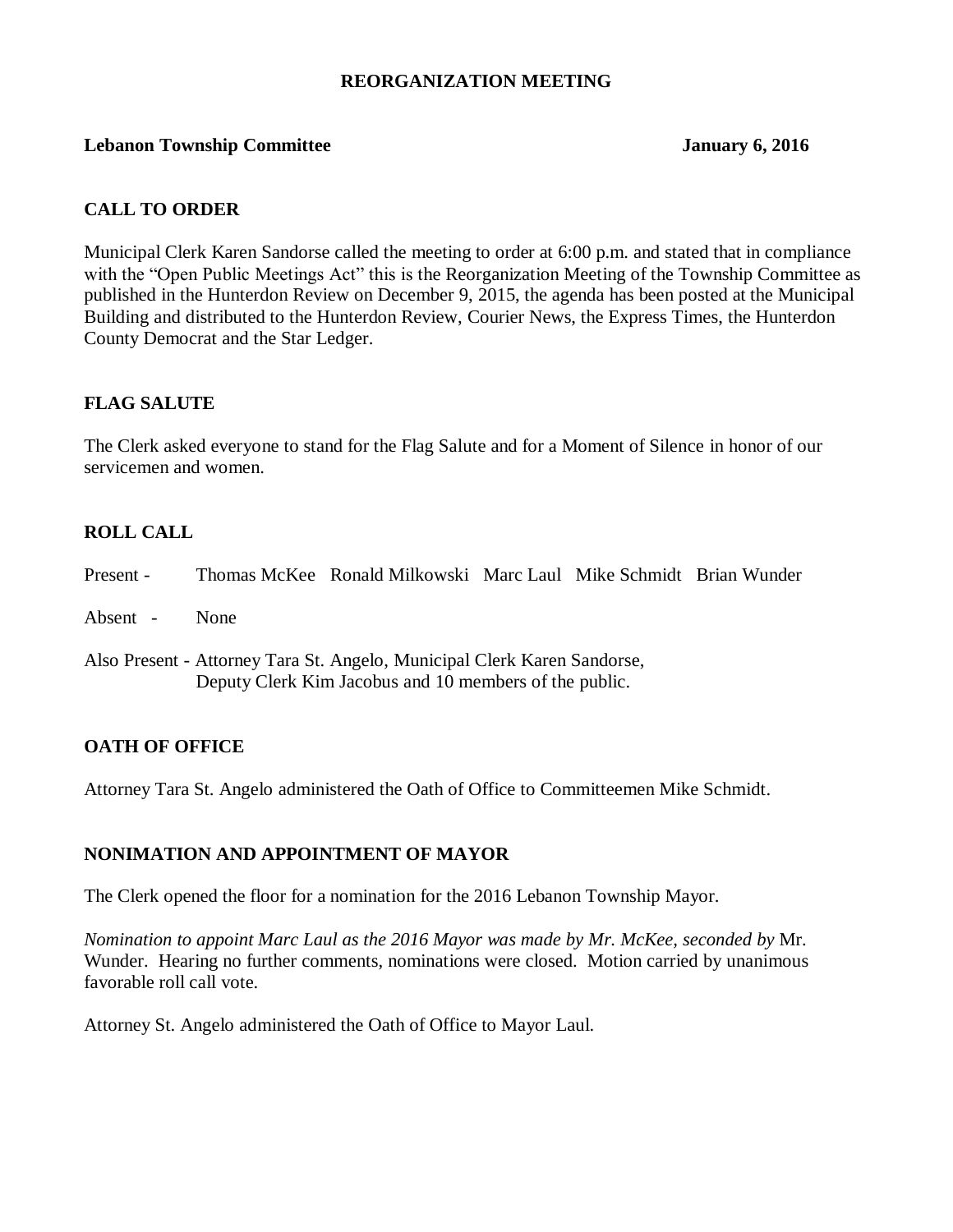# **NOMINATION AND APPOINTMENT OF DEPUTY MAYOR**

The Mayor opened the floor for a nomination for the 2016 Lebanon Township Deputy Mayor.

*Nomination to appoint Thomas McKee as the 2016 Deputy Mayor was made by Mr. Milkowski,*  seconded by Mr. Wunder. Motion carried by unanimous favorable roll call vote.

Attorney St. Angelo administered the Oath of Office to Deputy Mayor McKee.

# **MAYORAL STATEMENT**

Mayor Laul thanked everyone for attending the meeting and thanked the residents of Lebanon Township for having faith in him, a year and a half ago, by electing him to the Governing Body. Mayor Laul expressed gratitude to the Township Committee for unanimously choosing him to represent the Township as Mayor during the 2016 year. Mayor Laul stated that he looks forward to serving as Mayor and said that he enjoyed his first year on the Township Committee but it was a quick and steep learning curve. Mayor Laul stated that during his first year he worked on the Recreation Commission and the Park Committee ordinances and most importantly the LOSAP ordinance. Mayor Laul stated that he is hoping that the LOSAP matter will all be finalized during the 2016 year and looks forward to "steering the course". Mayor Laul stated that during the past three years, Mr. McKee has sat as the Township's Mayor and he is happy to give him a reprieve from the position. Mayor Laul commended Mr. McKee on the great job that he did in leading the Township and the Committee.

# **RESOLUTIONS**

#### **Resolution No. 01-2016- Resolution No. 03-2016**

*Motion by Mr. Wunder, seconded by Mr. McKee and carried by unanimous favorable roll call vote, the* Township Committee adopted Resolutions No. 01-2016 to Resolution No. 03-2016 as written below.

#### **Resolution No. 01-2016 - Non-Fair and Open Professional Service Contracts**

# **TOWNSHIP OF LEBANON COUNTY OF HUNTERDON STATE OF NEW JERSEY RESOLUTION NO. 01-2016**

# **RESOLUTION AUTHORIZING THE AWARD OF A NON-FAIR AND OPEN CONTRACT FOR LEBANON TOWNSHIP**

WHEREAS, the Lebanon Township Committee has a need to acquire professional services as outlined below as a non-fair and open contract pursuant to the provisions of N.J.S.A. 19:44A-20.4 or 20.5 as appropriate; and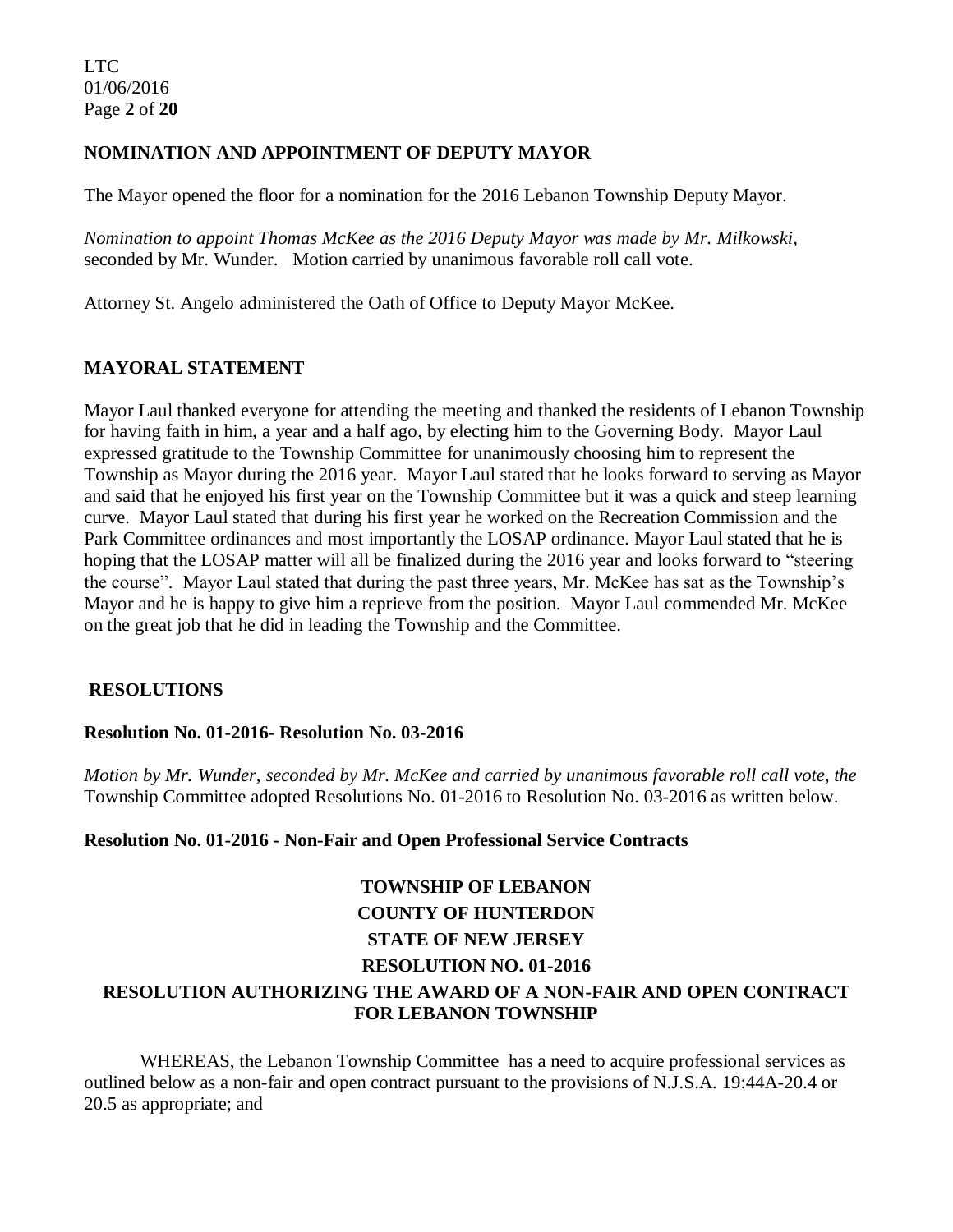LTC 01/06/2016 Page **3** of **20**

WHEREAS, the Lebanon Township CFO has determined and certified in writing that the value of the acquisition will exceed \$17,500; and

WHEREAS, the anticipated term of this contract is 1 year and may be extended as approved by the Lebanon Township Committee; and

WHEREAS, the following agencies have completed and submitted a Business Entity Disclosure Certification which certified that they have not made any reportable contributions to a political or candidate committee in the Township of Lebanon in the previous one year, and that the contract will prohibit the agency from making any portable contribution through the term of the contract; and

WHEREAS, sufficient funds are available in the 2016 Temporary Budget and will be made available in the 2016 Municipal Budget for the Township of Lebanon as required in – N.J.A.C. 5:30-5.4.

NOW THEREFORE, BE IT RESOLVED that the Lebanon Township Committee of the Township of Lebanon, County of Hunterdon, State of New Jersey, as follows:

The Mayor and Municipal Clerk are hereby authorized and directed to executive contracts with the following person and firm for the year 2016:

- 1. Richard P. Cushing of Gebhardt & Kiefer is hereby appointed Lebanon Township Municipal Attorney for the year 2016.
- 2. Stephen Risse of Bayer-Risse Engineering is hereby appointed Lebanon Township Engineer for the year 2016.
- 3. Sanford N. Groendyke is hereby appointed the Lebanon Township Insurance Agent for the year 2016.
- 4. Michael P. Bolan, is hereby appointed the Lebanon Township Professional Planner for the year 2016.
- 5. Darren Vogel is hereby appointed as Environmental Engineer/Licensed Site Remediation Professional for the 2016 year.

BE IT FURTHER RESOLVED that the Business Disclosure Entity Certification and the Determination of Value be placed on file with this resolution; and

BE IT FURTHER RESOLVED that notice of this action shall be printed in the January 13, 2016 issue of the Hunterdon Review.

# **Resolution No. 02-2016- Auditor Professional Service Contract**

# **TOWNSHIP OF LEBANON COUNTY OF HUNTERDON STATE OF NEW JERSEY RESOLUTION NO. 02-2016 RESOLUTION AUTHORIZING THE AWARD OF A NON-FAIR AND OPEN CONTRACT FOR PROFESSIONAL SERVICES-MUNICIPAL AUDITOR**

WHEREAS, the Township of Lebanon has a need to acquire a municipal Auditor as a non-fair and open contract pursuant to provisions of N.J.S.A. 19:44A-20.5; and, WHEREAS, the Chief Financial Officer has determined and certified in writing that the value of the acquisition will exceed \$17,500; and,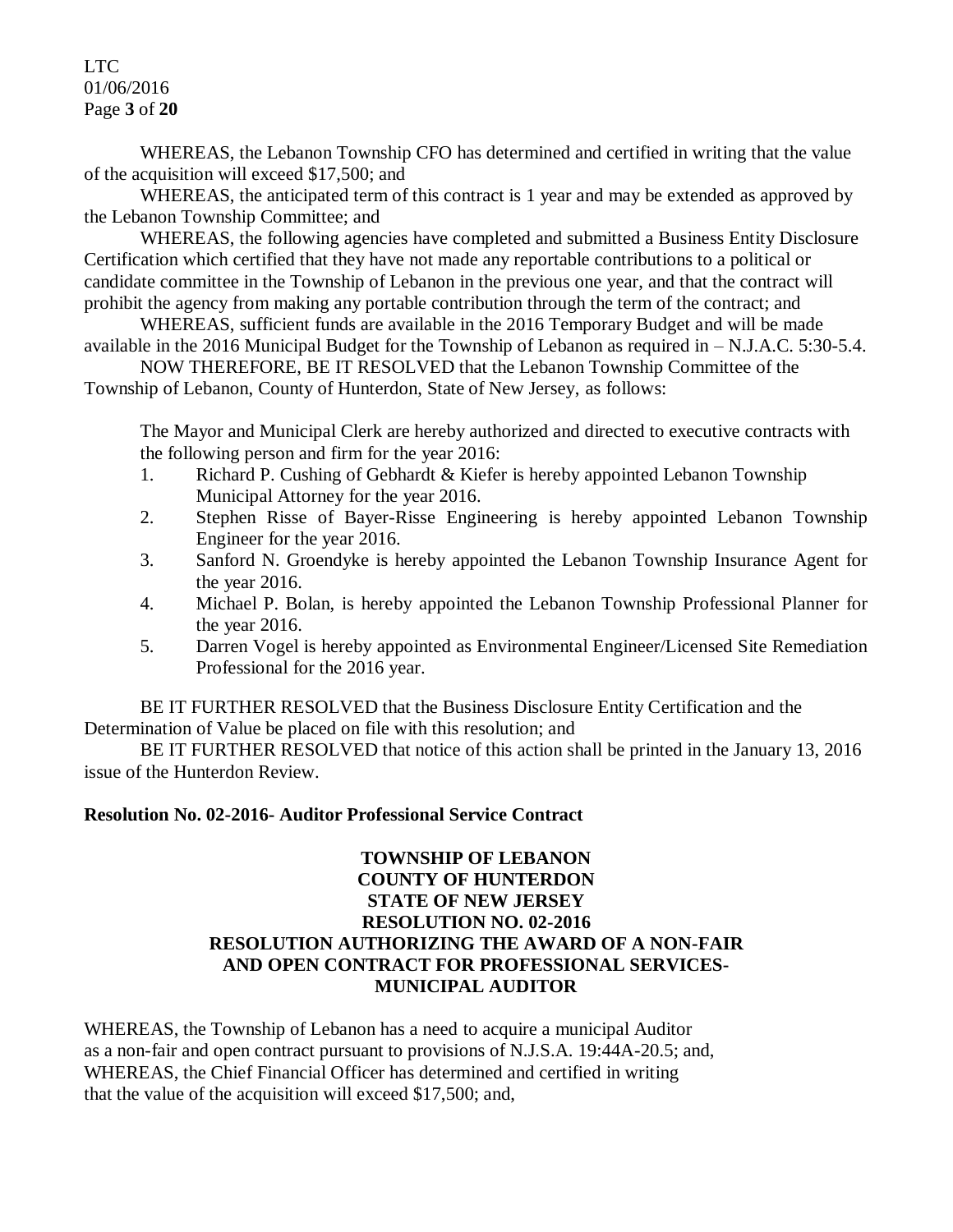LTC 01/06/2016 Page **4** of **20**

WHEREAS, the anticipated term of this contract is one year; and,

WHEREAS, ARDITO & CO., LLP has submitted a proposal, indicating they will

provide the auditor services for the anticipated fee of \$28,961 (including court); and,

WHEREAS, ARDITO & CO., LLP has completed and submitted a Business

Entity Disclosure Certification which certified that ARDITO & CO., LLP has not made any reportable contributions to a political or candidate committee in the Township of Lebanon in the previous one year, and that the contract will prohibit ARDITO  $\&$  CO., LLP from making any reportable contributions through the term of the contract; and,

WHEREAS, the required certificate for the availability of funds has been filed by

the chief financial officer providing that legally appropriated balances are available to cover the amount of the contract as required by N.J.A.C. 5:30-14.5 and that fees for the aforementioned auditing and nonauditing services shall be made available by appropriate inclusion in either an annual municipal budget which includes current, revenue sharing and utility provisions, by budget amendments for Federal program spending or by inclusion in an appropriate bond ordinance.

NOW, THEREFORE BE IT RESOLVED, by the Township Committee of the

Township of Lebanon, authorizes the Mayor and Clerk of the Township of Lebanon to enter into a contract with ARDITO AND CO., LLP as described herein as auditors on and in behalf of the Township of Lebanon for the year 2016; and,

BE IT FURTHER RESOLVED that the Business Disclosure Entity Certification

and Determination of Value be placed on file with this resolution; and,

BE IT FURTHER RESOLVED that a notice of this action shall be printed once in a legally designated publication.

Political Contribution Disclosure. This contract has been awarded to Ardito & Co., LLP based on the merits and abilities of Ardito & Co., LLP to provide the goods and services as described herein. This contract was not awarded through a "fair and open" process pursuant to N.J.S.A. 19:44A-20.4 et seq. As such, the undersigned does hereby attest that Ardito & Co., LLP, its subsidiaries, assigns or principals controlling in excess of 10% of the company has neither made a contribution, that is reportable pursuant to the Election Law Enforcement Commission pursuant to N.J.S.A. 19:44A-8 or 19:44A-16 in the one (1) year period preceding the award of the contract that would, pursuant to P.L. 2004, c.19. affect its eligibility to perform this contract, nor will it make a reportable contribution during the term of the contract to any political party committee in the municipality if a member of that political party is serving in an elective public

office of that municipality when the contract is awarded, or to any candidate committee of any person serving in an elective public office of the municipality when the contract is awarded.

Exhibit "A" (Mandatory Affirmative Action Language), Exhibit "B" (Affirmative Action Plan/ Report Filing Information), Exhibit "C" (Business Registration Certificate), Exhibit "D" (Business Entity Disclosure Certification) and Exhibit "E" (Political Contributions Disclosure Certification) are attached to and made a part of this contract.

# **Resolution No. 03-2016-Professional Services**

**TOWNSHIP OF LEBANON COUNTY OF HUNTERDON STATE OF NEW JERSEY RESOLUTION NO. 03-2016**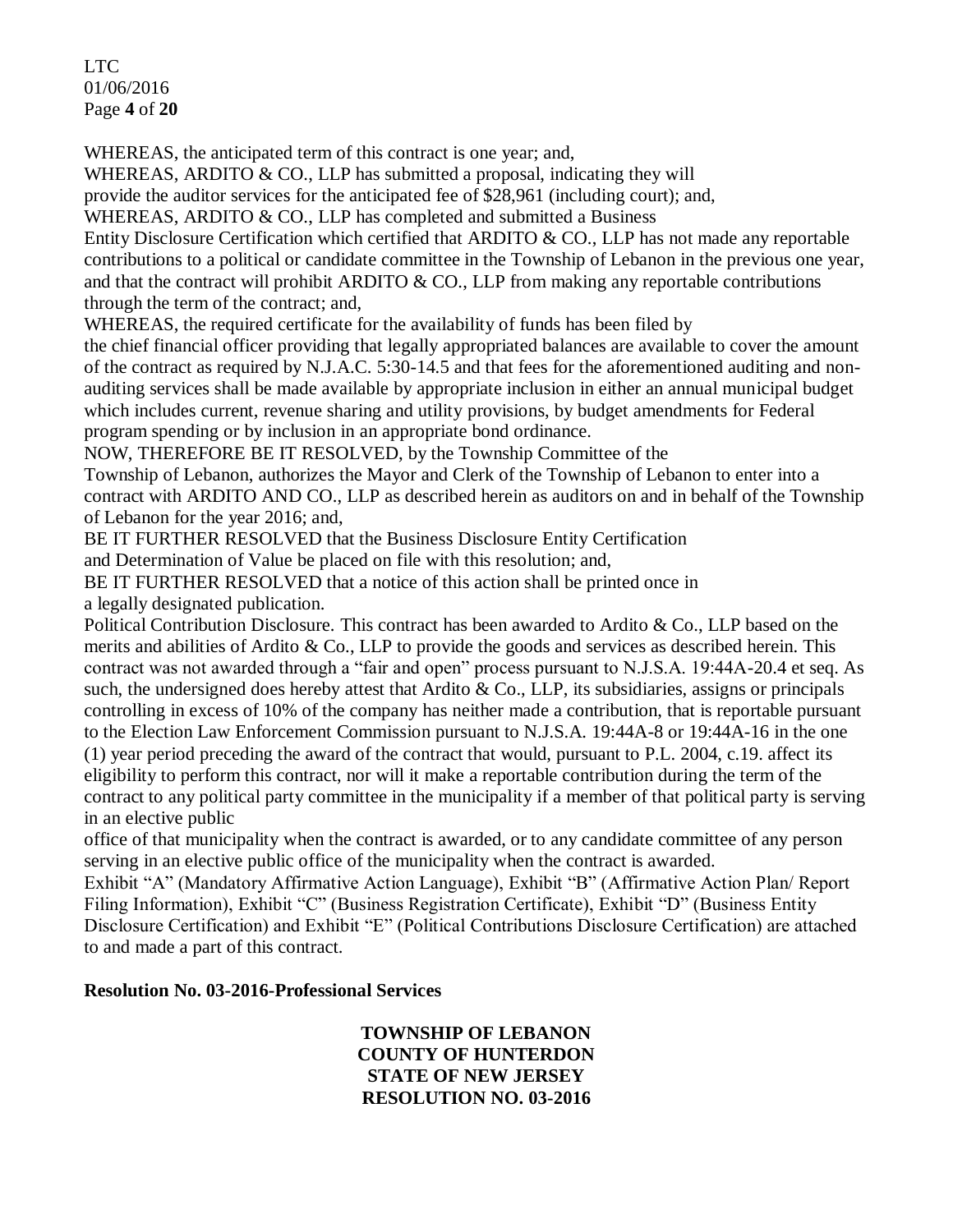LTC 01/06/2016 Page **5** of **20**

#### **PROFESSIONAL SERVICE APPOINTMENTS**

WHEREAS, there exists a need for Attorneys, Engineers, and Professional Experts for the Township of Lebanon, and

WHEREAS, the Local Public Contracts Law (N.J.S. A. 40A:11-1 et seq.) required that the resolution authorizing the award of contracts for "Professional Services" without competitive bids must be publicly advertised; and

WHEREAS, the Mayor, Township Clerk and Chief Financial Officer are hereby authorized and directed to execute the agreements; and

WHEREAS sufficient funds are available in the 2016 Temporary Budget and will be made available in the 2016 Municipal Budget for the Township of Lebanon for such services.

NOW THEREFORE, BE IT RESOLVED by the Township Committee of the Township of Lebanon, in the County of Hunterdon, on this  $6<sup>th</sup>$  day of January, 2016 as follows:

Martin Allen of DiFrancesco, Bateman, Coley, Yospin, Kunzman, Davis, Lehrer & Flaum, P.C is hereby appointed as Tax Appeal Attorney for the Township of Lebanon for the year 2016.

Steve Rogut of Rogut McCarthy Troy, LLC, is hereby appointed as Bond Counsel for the Township of Lebanon for the year 2016.

Robert A. Ballard Jr. is hereby appointed Prosecuting Attorney for the year 2016.

Scott Mitzner is hereby appointed Tewksbury Township/Lebanon Township Municipal Court Public Defender for the 2016 year.

#### **Resolution No. 04-2016 - Resolution No. 18-2016**

*Motion by Mr. Wunder, seconded by Mr. Milkowski and carried by unanimous favorable roll call vote,* the Township Committee adopted Resolution No. 04-2016 through Resolution No. 18-2016 as written below.

#### **Resolution No. 04-2016-Temporary Budget**

# **TOWNSHIP OF LEBANON COUNTY OF HUNTERDON STATE OF NEW JERSEY Resolution No. 04-2016 Temporary Municipal Budget**

BE IT RESOLVED, by the Township Committee of the Township of Lebanon, County of Hunterdon to establish the temporary municipal budget for the year 2016, in accordance with NJSA 40A:4-19, which consists of 26.25% of the 2015 Municipal Budget of \$4,235,076.00 which totals \$1,111,707.00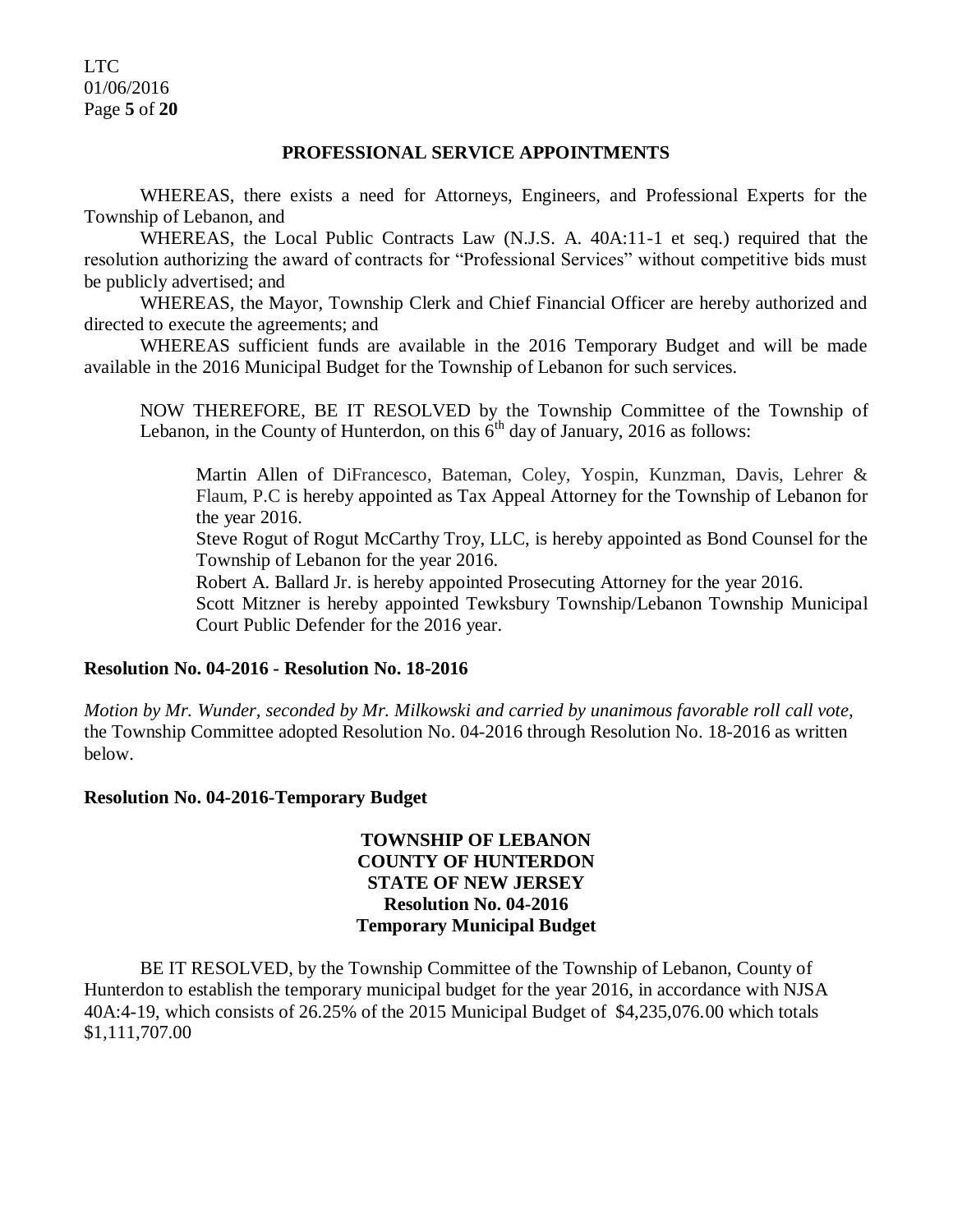LTC 01/06/2016 Page **6** of **20**

**Resolution No. 05-2016-Annual Meeting Schedule**

# **TOWNSHIP OF LEBANON COUNTY OF HUNTERDON STATE OF NEW JERSEY RESOLUTION NO. 05-2016 ANNUAL MEETING NOTICE SCHEDULE**

WHEREAS the Open Public Meetings Act (Ch 231, P.L. 1975) provides for the giving of annual notice by public bodies of the time, date and location of the regular meetings of such public body to be held during the succeeding year, and

WHEREAS the Open Public Meetings Act (Ch 231, P.L. 1975) hereinafter referred to as the Act, authorizes a public body to make certain other determinations and take certain other actions in conformance therewith:

NOW THEREFORE BE IT RESOLVED by the Township Committee of the Township of Lebanon, County of Hunterdon and State of New Jersey as follows:

- Regular meetings of this Committee shall be held during the 2016 calendar year at 7:00 p.m. at the Lebanon Township Municipal Building, 530 West Hill Road, Glen Gardner, (Lebanon Township) New Jersey, on the following dates:
	- a. The first & third Wednesday of each and every month: Jan. 20, Feb. 3 & 17, March 2 & 16, April 6 & 20, May 4 & 18, June 1 & 15, July 6 & 20, August 3 & 17, Sept. 7 & 21, Oct. 5 & 19, Nov. 2 & 16 and Dec. 7 & 21.
- The Township Committee may, at any meeting, hold an executive session and action may be taken on any issue of importance, which may be raised.
- Copies of this Resolution and any revisions or modifications thereof, certified to be true copies by the Clerk of this municipality, be disseminated and distributed as required by the Act as follows:
	- a. Posted and maintained throughout the 2016 calendar year on the bulletin board at the Lebanon Township Municipal Building;
	- b. Faxed or hand delivered to the newspapers designated in Resolution No. 06- 2016;
	- c. Filed with the Clerk of this Municipality, and
	- d. Mailed to such other persons as may be entitled thereto under the terms of the Act and this Resolution.

#### **Resolution No. 06-2016-Designation of Official Newspaper**

**TOWNSHIP OF LEBANON COUNTY OF HUNTERDON STATE OF NEW JERSEY RESOLUTION NO. 06-2016 DESIGNATION OF OFFICIAL NEWSPAPER**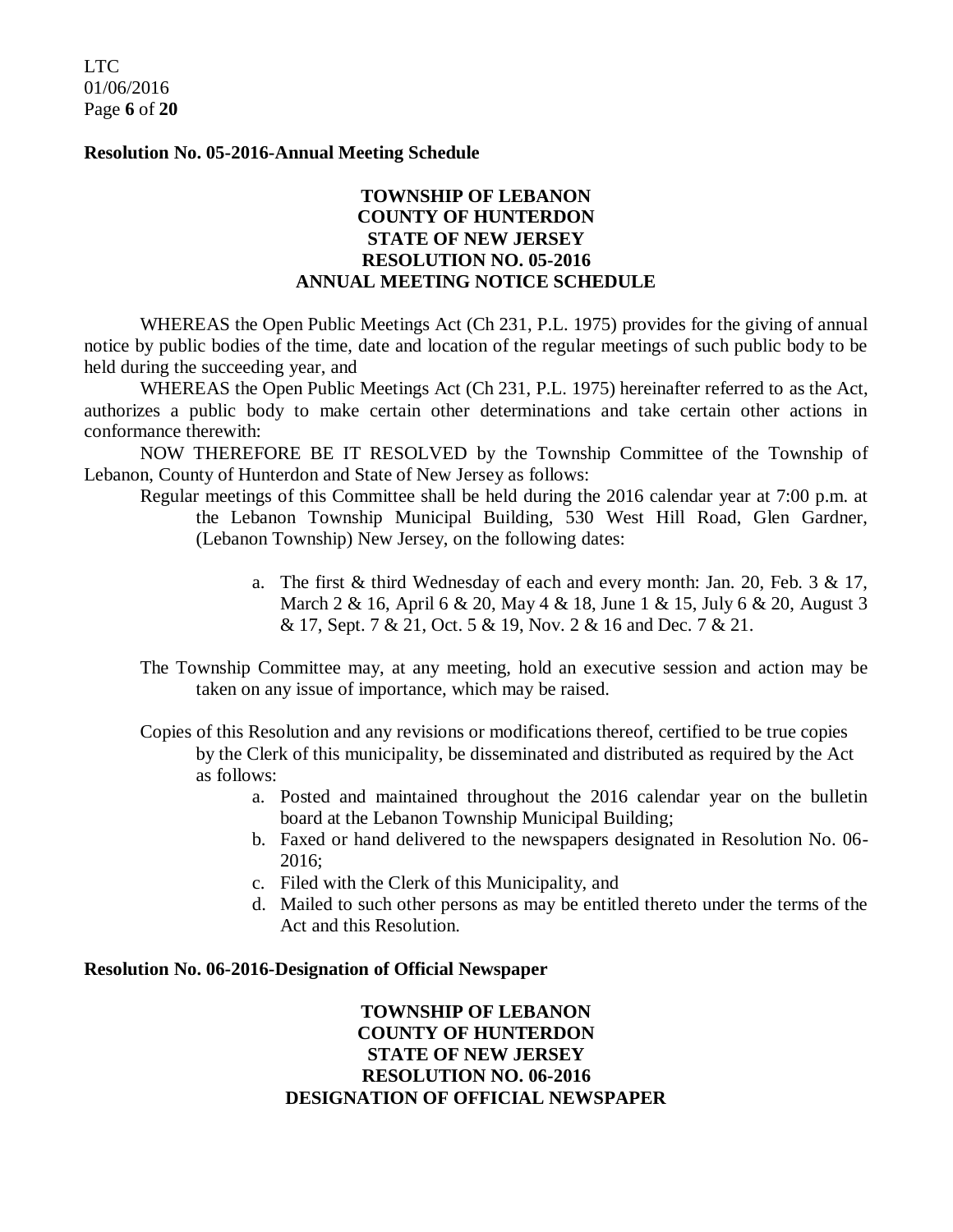LTC 01/06/2016 Page **7** of **20**

**BE IT RESOLVED** by the Township Committee of the Township of Lebanon, County of Hunterdon, State of New Jersey, that pursuant to N.J.S.A. 40:53-1 et seq. The Hunterdon Review and/or the Hunterdon County Democrat are designated as the Official Newspapers. Official notices may also be published in the Express Times, the Newark Star Ledger, and the Courier News to meet time requirements.

#### **Resolution No. 07-2016-Payment of Taxes**

# **TOWNSHIP OF LEBANON COUNTY OF HUNTERDON STATE OF NEW JERSEY RESOLUTION NO. 07-2016 PAYMENT OF TAXES**

WHEREAS, R.S. 54:4-67 provides that the Township may fix the interest to be charged for nonpayment of taxes or assessments on or before the date when they would become delinquent, subject to certain maximum percentages therein specified;

NOW THEREFORE, BE IT RESOLVED by the Township Committee of the Township of Lebanon, in the County of Hunterdon that taxes shall be collected quarterly on February 1, 2016, May 1, 2016, August 1, 2016 and November 1, 2016 and that interest will be charged at the rate of 8% per annum on the first \$1,500.00 of the delinquency and 18% per annum on any amount in excess of \$1,500.00 to be calculated from the date the tax was payable until the date of actual payment. There will be a ten-day grace period after which unpaid taxes will be charged interest from the due date. If computed interest is under \$1.00, there will be no charge.

BE IT FURTHER RESOLVED that, pursuant to statute, if a tax delinguency is over \$10,000.00 at the end of the year, and additional flat penalty of 6% per annum shall be imposed.

BE IS FINALLY RESOLVED THAT this Resolution shall be published in the January 13, 2016 issue of the Hunterdon Review.

#### **Resolution No. 08-2016-Authorization to Cancel Property Tax**

# **TOWNSHIP OF LEBANON COUNTY OF HUNTERDON STATE OF NEW JERSEY RESOLUTION NO. 08-2016 AUTHORIZATION TO CANCEL PROPERTY TAX CREDITS AND DELINQUENCIES**

WHEREAS the Township Committee of the Township of Lebanon, County of Hunterdon, State of New Jersey have been informed by the Tax Collector that from time to time there are property tax credits or delinquencies on certain property located within the Township of Lebanon, and

WHEREAS pursuant to N.J.S.A. 40A:5-17.1, a Resolution may be adopted by the governing body of a municipality authorizing a municipal employee to process without further action on the part of the governing body the cancellation of any property tax credit or delinquency of less than \$5.00.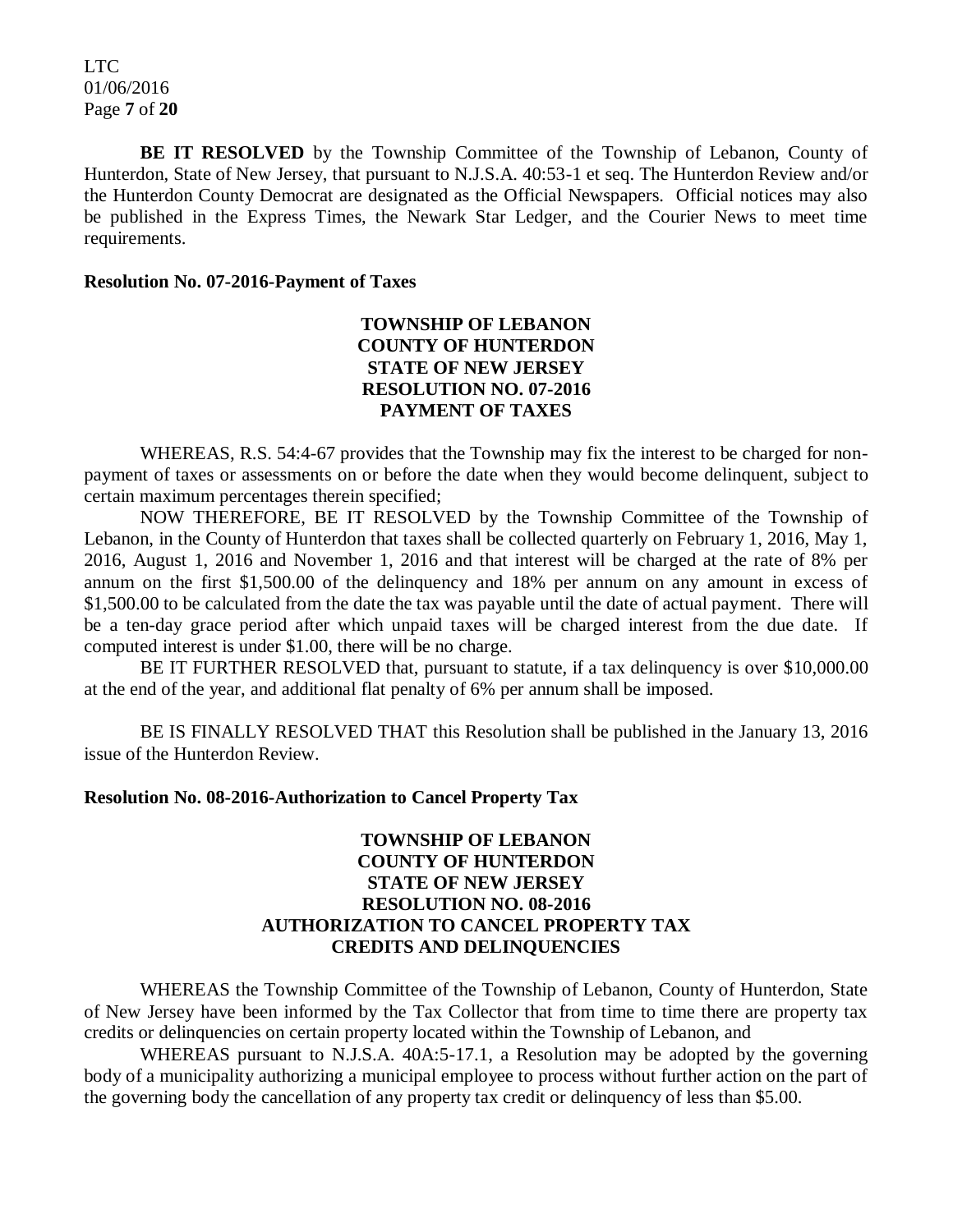LTC 01/06/2016 Page **8** of **20**

NOW, THEREFORE, BE IT RESOLVED by the Township Committee of the Township of Lebanon, County of Hunterdon, State of New Jersey, that the Tax Collector be authorized to cancel any property tax credit or delinquency of less than \$5.00 without further action on the part of the Township Committee and that such action be noted in the Tax Duplicate for the Township of Lebanon.

#### **Resolution No. 09-2016-Authorization to File Corrective Appeals**

# **TOWNSHIP OF LEBANON COUNTY OF HUNTERDON STATE OF NEW JERSEY RESOLUTION NO. 09-2016 AUTHORIZATION TO FILE CORRECTIVE APPEALS**

WHEREAS, the Township Committee of the Township of Lebanon has been informed that from time to time errors are made in computing tax assessments, and

WHEREAS, the Tax Attorney of Lebanon Township is called upon to defend tax appeals filed with the Hunterdon County Board of Taxation and to agree to stipulations of appeals.

WHEREAS, the Tax Attorney has requested the Township Committee authorize him to agree to Stipulation of Appeals on behalf of the Township, provided the Tax Assessor agrees with the proposed Stipulation of Appeal;

NOW THEREFORE BE IT RESOLVED by the Township Committee of the Township of Lebanon, County of Hunterdon, State of New Jersey, that the Tax Attorney for the Township of Lebanon is hereby authorized to file corrective appeals with the Hunterdon County Board of Taxation, in defense of appeals filed with said Board and to sign Stipulations of Appeals on behalf on Lebanon Township, which he feels are proper and in the best interest of the Municipality.

BE IT FURTHER RESOLVED that a copy of this Resolution be forwarded to the County Board of Taxation.

This Resolution shall take effect immediately.

#### **Resolution No. 10-2016-Authorization to Sign Documents**

# **TOWNSHIP OF LEBANON COUNTY OF HUNTERDON STATE OF NEW JERSEY RESOLUTION NO. 10-2016 AUTHORIZATION TO SIGN DOCUMENTS**

WHEREAS, the Mayor, Deputy Mayor, Township Clerk, Deputy Clerk, and Chief Financial Officer of the Township of Lebanon are municipal officers for the Township of Lebanon; and

NOW, THEREFORE BE IT RESOLVED, that the Mayor or Deputy Mayor, Township Clerk or Deputy Clerk, and Chief Financial Officer be authorized to sign documents on the Township's behalf, according to law.

This Resolution shall take effect immediately.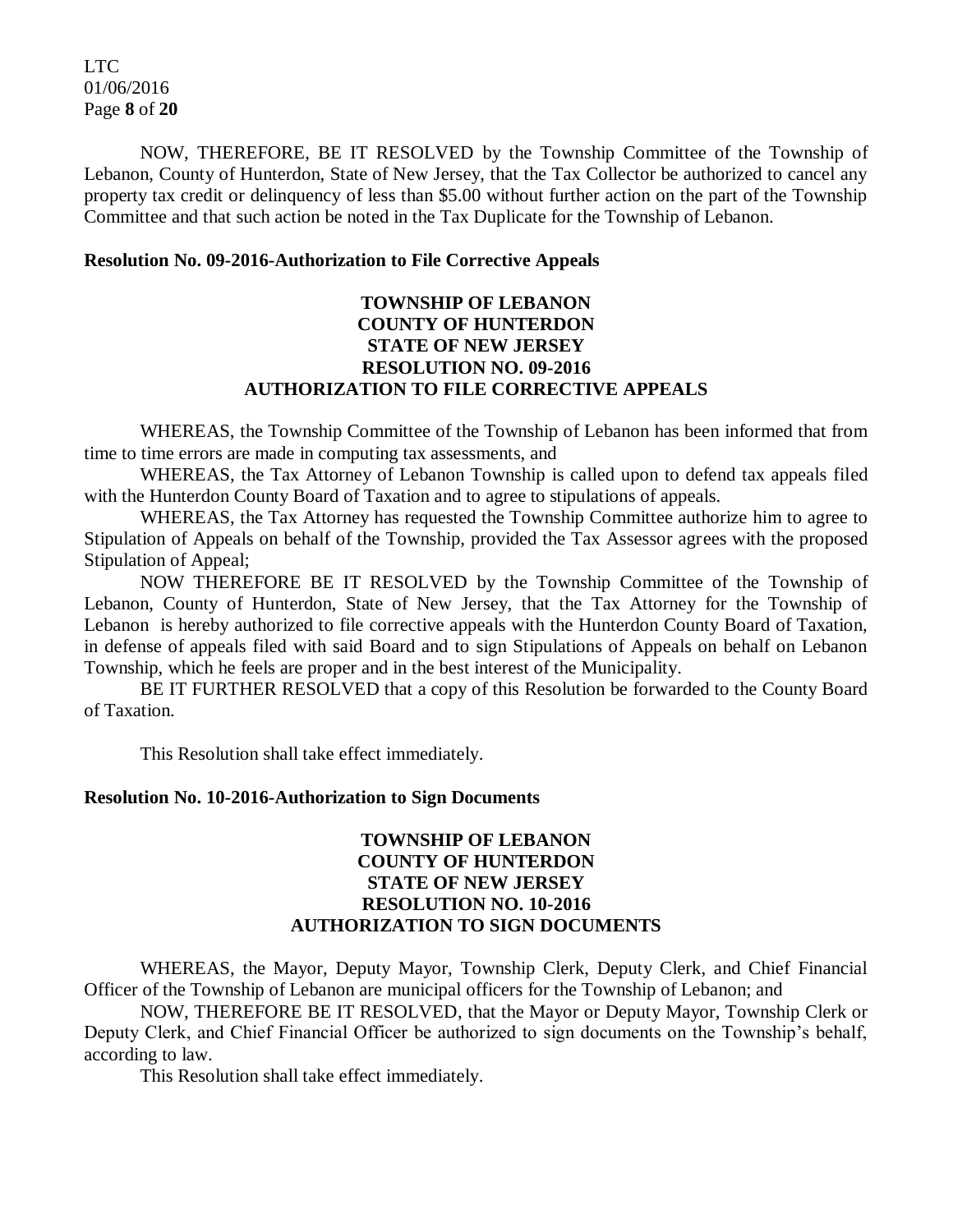LTC 01/06/2016 Page **9** of **20**

#### **Resolution No. 11-2016-Authorization for CFO to Issue Certain Checks**

# **TOWNSHIP OF LEBANON COUNTY OF HUNTERDON STATE OF NEW JERSEY RESOLUTION NO. 11-2016 AUTHORIZATION FOR CFO TO ISSUE CERTAIN CHECKS & REMIT PAYROLL TAXES**

WHEREAS, the Township Committee have adopted ordinances establishing procedures for the payment of claims and payroll,

WHEREAS, it is necessary for certain remittances to be paid to the State of New Jersey for pension, State Income tax deductions and fees from the issuance of dog licenses, marriage licenses and construction permits; to the appropriate agencies for Federal and other State Income Tax deductions, Social Security deductions, Wage Executions ordered by the Court, and to the appropriate entity for other voluntary payroll deductions;

WHEREAS, Federal and State of New Jersey payroll taxes must be made by Electronic Fund Transfer as required by law;

WHEREAS, it is the intent of the Township Committee to pay County, local school and regional school taxes at the required intervals,

NOW, THEREFORE BE IT RESOLVED by the Township Committee of the Township of Lebanon, County of Hunterdon, State of New Jersey, as follows:

- 1. That the Chief Financial Officer be and is hereby by authorized to prepare and the Mayor or Deputy Mayor, the Municipal Clerk or the Deputy Clerk, and the Chief Financial Officer/Treasurer be authorized to sign the following checks, all drawn against Current Fund unless otherwise noted:
	- a. Payroll checks for all employees pursuant to established schedules; payroll checks from Payroll Account and transfer of sufficient funds from Current Fund.
	- b. Remittances from the Payroll Account to the appropriate agencies for State of New Jersey and State of Pennsylvania Gross In come Tax employee deductions and employer share payable to the State of New Jersey, for State of New Jersey Public Employees and Police and Fire Retirement Systems and Contributory Insurance for employee deductions and to the SUI Reserve Fund for employee deductions as may apply, to appropriate agencies for wage executions to comply with court orders and to the appropriate entity for other voluntary payroll deductions.
	- c. Checks payable to the appropriate agency of the State of New Jersey for fees from the issuance of dog licenses, marriage licenses. (Dog license fees from the Animal Control Account).
	- d. Checks payable to the County of Hunterdon for taxes upon receipt of statement from the County Chief Financial Officer.
	- e. Checks payable to the Lebanon Township Board of Education and North Hunterdon-Voorhees Regional High School District upon receipt of statements from the respective Board Secretaries.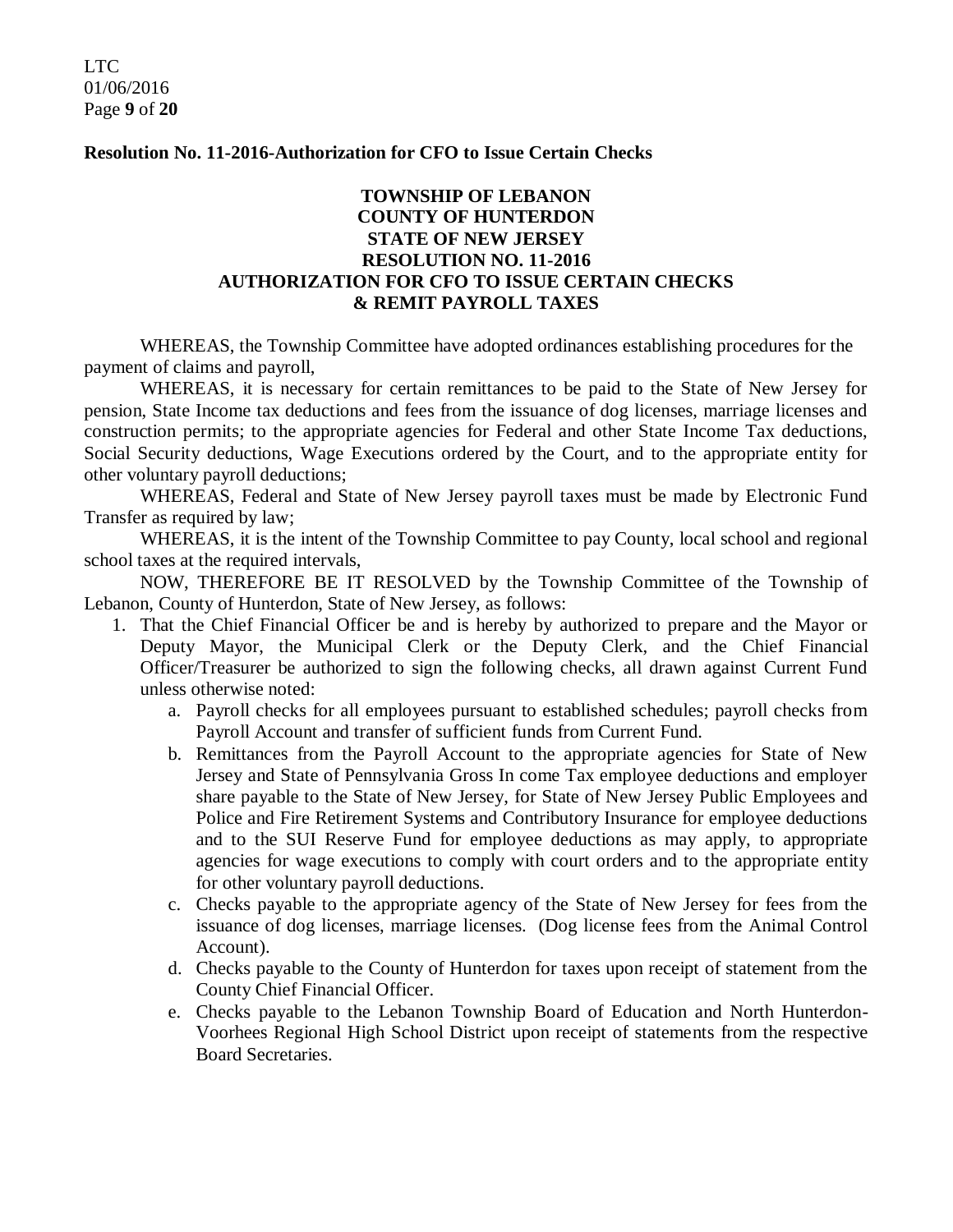2. That the Chief Financial Officer is hereby authorized to remit Federal withholding and Social Security Taxes and New Jersey State Income Tax deductions by Electronic Funds Transfer, as required by applicable law, such remittances to be transferred from the Payroll Fund Account.

BE IT FURTHER RESOLVED that the Chief Financial Officer shall include a statement of the issuance of such checks as listed above as part of the Financial Report presented at the next scheduled meeting.

#### **Resolution No. 12-2016-Designation of Depositories**

# **TOWNSHIP OF LEBANON COUNTY OF HUNTERDON STATE OF NEW JERSEY RESOLUTION NO. 12-2016 DESIGNATION OF DEPOSITORIES**

WHEREAS, R.S. 40A:5-14 requires that the Township designate as a depository for its moneys one or more banks or trust companies having its place of business in this state; and

WHEREAS, Peapack-Gladstone Bank, PNC, TD Bank and the New Jersey Cash Management Fund are bank or trust companies meeting the qualifications of said statute and which have satisfactorily performed the function of depository banks;

NOW, THEREFORE BE IT RESOLVED by the Township Committee of the Township of Lebanon in the County of Hunterdon, that PNC, Peapack-Gladstone Bank, TD Bank and the New Jersey Cash Management Fund are hereby designated as the depository banks for the Township of Lebanon.

#### **Resolution No. 13-2016-Cash Management Plan**

# **TOWNSHIP OF LEBANON COUNTY OF HUNTERDON STATE OF NEW JERSEY RESOLUTION NO. 13-2016 CASH MANAGEMENT PLAN**

WHEREAS, N.J.S.A. 40A:5-14, Local Fiscal Affairs Law, requires that each municipality adopt a Cash Management Plan designed to assure the deposit, investment and proper disbursement of local funds;

NOW, THEREFORE, BE IT RESOLVED, that the Township Committee of the Township of Lebanon does hereby adopt the following Cash Management Plan:

A. Designation of Depositories

The following institutions are designated as permissible depositories for the deposit of Township funds:

> Peapack-Gladstone PNC Bank TD Bank and any other Federal and State Bank in the State of New Jersey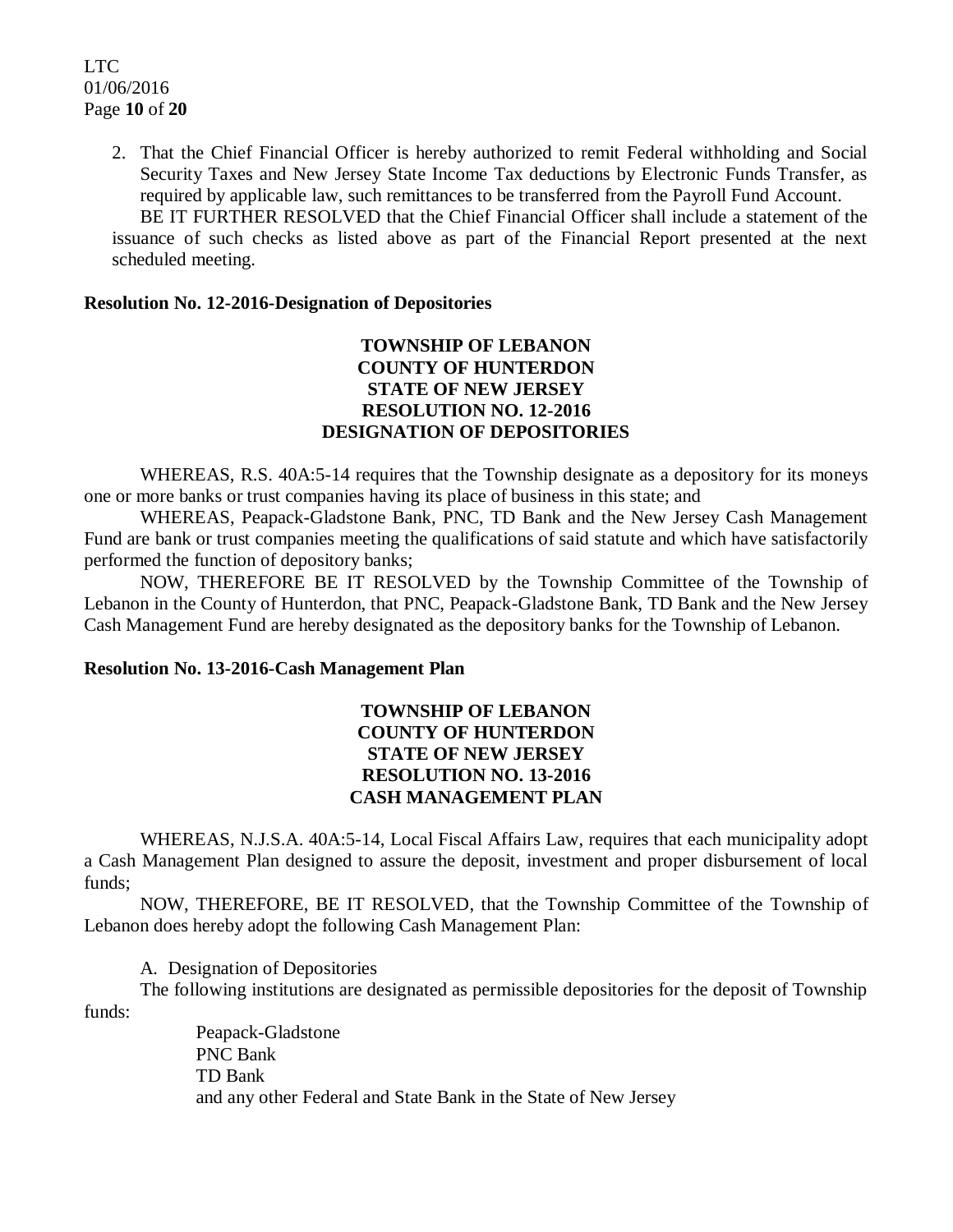### LTC 01/06/2016 Page **11** of **20**

All depositories must conform to the Governmental Unit Deposit Protection Act (GUDPA) and shall provide a Notification of Eligibility from the State of New Jersey, Department of Banking, on a semi-annual basis. In addition, designated depositories shall maintain maximum FDIC or FSLIC coverage of all Township funds on deposit.

B. Deposit of Funds

All funds shall be deposited within forty eight (48) hours of receipt, in accordance with N.J.S.A. 40A:5-15, into appropriate fund operating accounts. Non-interest bearing operating and capital accounts shall be regularly monitored on a monthly basis by the CFO for the availability of funds being transferred into interest bearing accounts. Debt Service and Trust Accounts shall be maintained in accordance with Federal and State statutes regulating such funds. Payroll, Developers'

Escrow deposits and other agency funds, which represent funds of individuals and other organizations held by the Township, shall be deposited in regular, interest bearing accounts unless average daily balance is below \$1,000.00. Grant funds shall be deposited in accordance with regulations of the granting government or agency.

Where compensating balances are required by any designated depository to offset the cost of services provided; an agreement between the Township and the depository shall be executed, specifying the charge for each service and the balance required to offset each charge. Said agreement shall be reviewed on an annual basis.

C. Investment Instruments and Procedures

The Township may purchase those investments permitted in N.J.S.A. 40A:5-15.1, which include: United States Treasury Bonds, Notes and Bills

U.S. Government Agency and Instrumentality Obligations Bonds and other obligations of the Township of Lebanon Peapack-Gladstone Bank Deposits and Certificates of Deposits TD Bank Deposits and Certificates of Deposits Savings and Bank Deposits and Certificates of Deposits State of NJ and the State of NJ Cash Management Plan

The Township may purchase other obligation approved by the Division of Investment of the Department of Treasury for investment by local units.

Investments shall be limited to a maturity of not more that one-year unless a longer term is permitted by applicable Federal or State regulations. Allowable investments with maturities which extend beyond the end of the Township's fiscal year shall be permitted only if interest accrued on the investment is credited to the Township at the end of the fiscal year for the purpose of realizing budgetary revenue.

The purchase of Certificates of Deposit shall be made based on the availability of funds for investment and the analysis of projected cash flows. Bids for Certificates of Deposit will be solicited of at least three designated depositories only if the amount available for investment is \$100,000 or greater. Telephone bids will be solicited by the Chief Financial Officer, or designated staff member. Bidders shall specify the principal amount, interest, rate and maturity of the investment and transmit such bid to the Township by telefax. A check or wire transfer will be made available to the winning bidder on the same business day the bid is awarded.

Where the return on a proposed investment does not exceed the cost of making such investment, the Chief Financial Officer will not make the investment. The Chief Financial Officer shall have the discretion of award an investment to the depository wherein the funds reside, should that institution's quoted interest rate be less than other quoted rates, and the differential in interest rates is not more than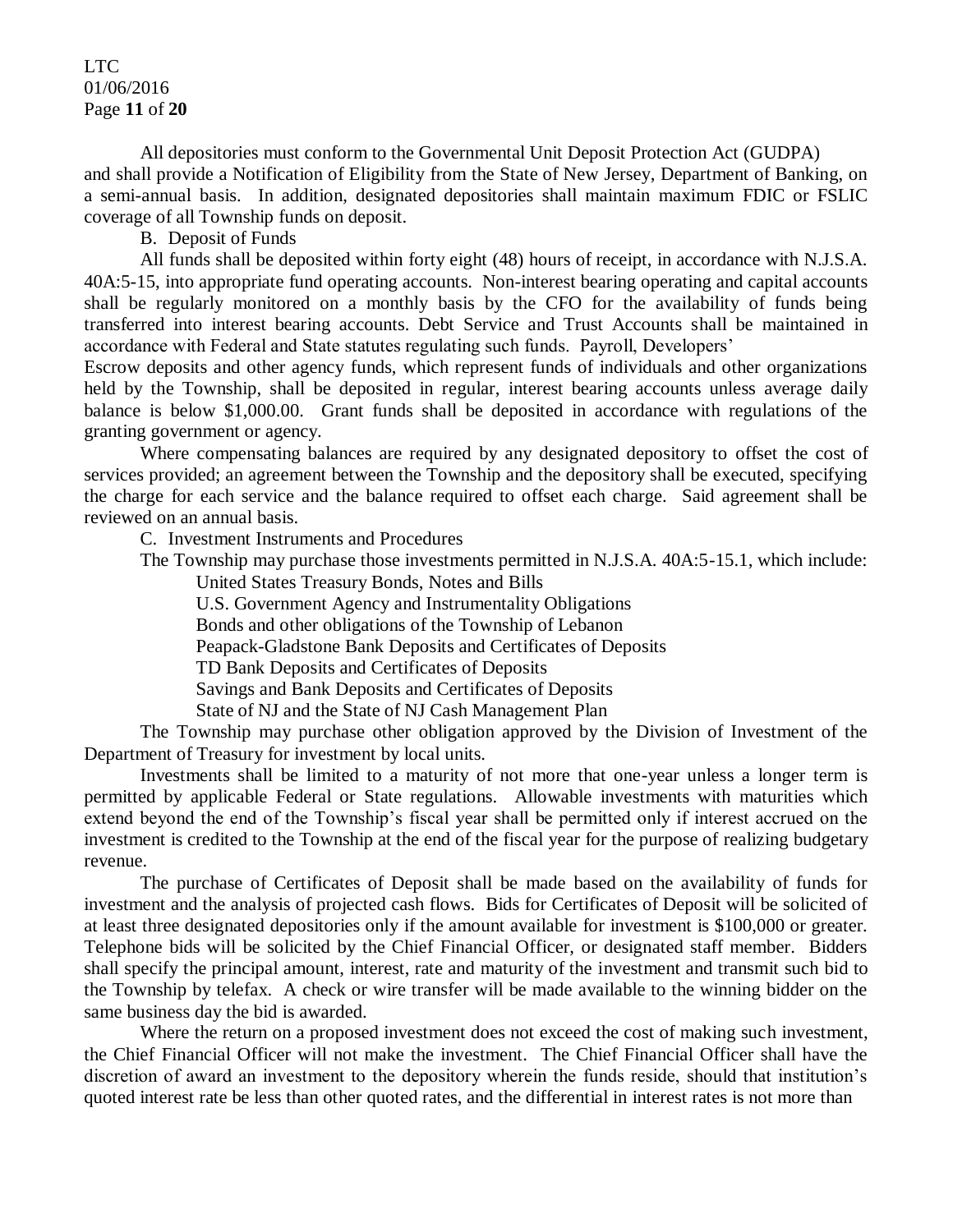### LTC. 01/06/2016 Page **12** of **20**

twenty-five (25) basis points (0.25%), providing that the tern of the investment is thirty (30) days or less. The chief Financial Officer shall have the discretion to reject all bids.

D. Disbursement of Funds

All funds shall be disbursed as authorized and directed by the Township Committee. The Chief Financial Officer shall, at the beginning of the fiscal year, present to the Township Committee a schedule of debt service, principal and interest payments and , when available a schedule of School Tax payments for the upcoming fiscal year. Upon approval of the schedules of payments by the Township Committee, the Chief Financial Officer shall then have the authority to make the following disbursements:

> School Taxes County Taxes **Interfunds** Purchase of Investments Debt Service Salary and Wages Postage

Disbursements shall be executed via electronic wire transfer of funds by the Chief Financial Officer, or designated staff member, when that method of payment is deemed necessary or preferable by the payee, or when the amount of such payment will result in a financial benefit of the Township of Lebanon in the form of increased investment income.

E. Reporting

The Chief Financial Officer shall, prior to the last day of the month immediately following, present to the Township Committee a monthly report of cash receipts and disbursement, subject to reconciliation and periodic adjustments.

F. Bonding

The following officials shall be covered by surety bonds, said surety bonds to be examined by the independent auditor to insure their proper execution:

> Chief Financial Officer Tax Collector Municipal Clerk

Staff members of the Department of Finance and Tax Collection not covered by separate surety bonds shall be covered by a Public Employee's Faithful Performance Bond.

#### G. Compliance

The Cash Management Plan of the Township of Lebanon shall be subject to the approval of the Township Attorney, and shall be subject to the annual audit conducted pursuant to N.J.S.A. 40A:5-14.

As stated in N.J.S.A. 40A:5-14, the officials(s) charged with the custody of the Township funds shall deposit then as instructed by this Cash Management Plan, and shall thereafter be relieved of any liability or loss due to the insolvency or closing of any designated depository.

If, at any time, this Cash Management Plan conflicts with any regulations of the State of New Jersey, or any department thereof, the applicable State regulations shall apply.

#### **Resolution No. 14-2016-Return Check Fee**

#### **TOWNSHIP OF LEBANON**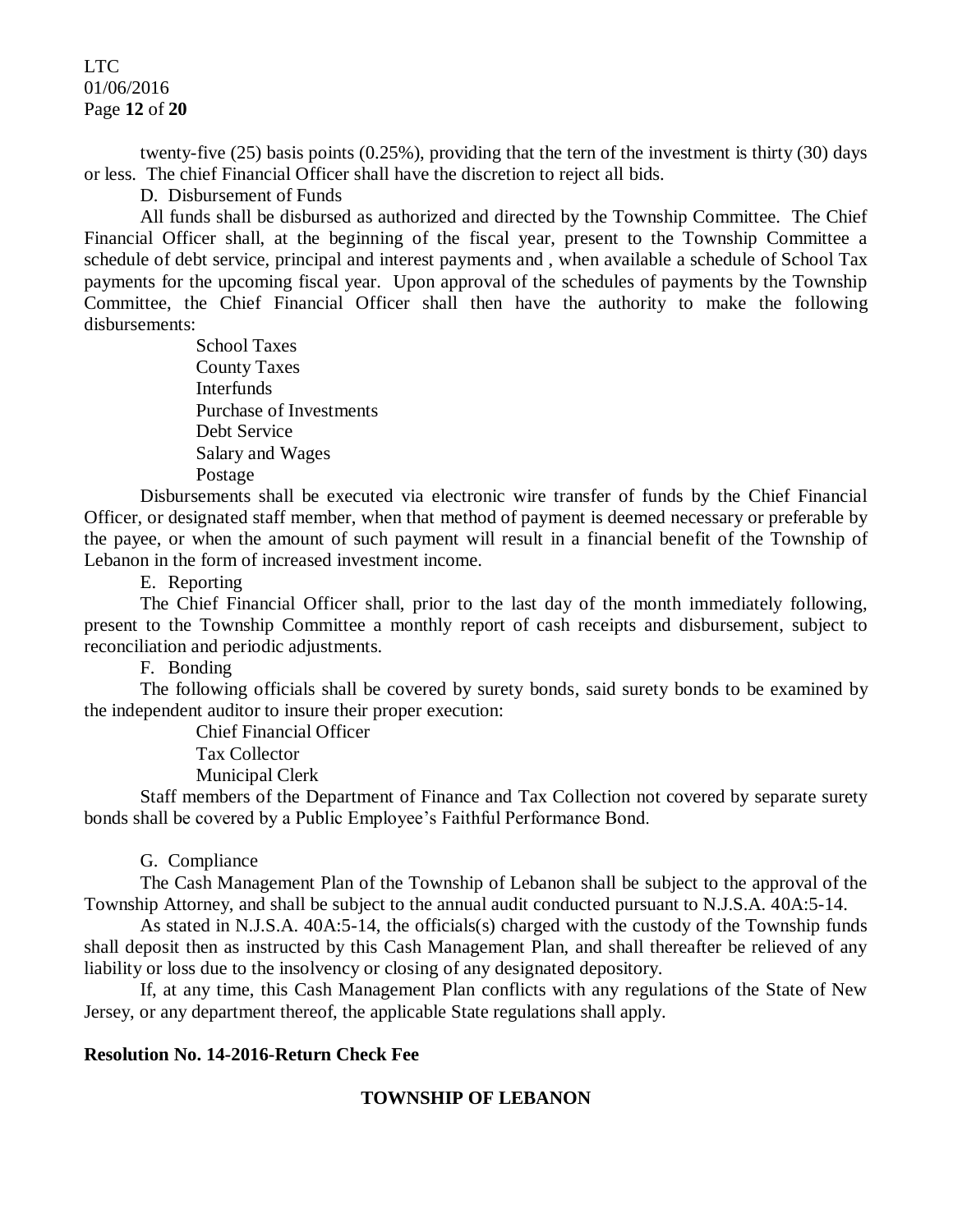# **COUNTY OF HUNTERDON STATE OF NEW JERSEY RESOLUTION NO. 14-2016 RETURN CHECK FEE**

WHEREAS, N.J.S.A. 40:5-18(a) provides that the governing body of a municipality may provide, by resolution or ordinance, for the imposition of a service charge to be added to any account owing to the municipality, it payment tendered on the account was by check or other written instrument which was returned for insufficient funds; and

WHEREAS, N.J.S.A. 40:5-18(b) provides that whenever an account owing to a municipality is for a tax or special assessment, the service charge authorized by this section shall be included on whatever list of delinquent accounts is prepared for enforcement of the lien.

NOW, THEREFORE BE IT RESOLVED by the Township Committee of the Township of Lebanon, that the service charge for a check or other written instrument returned for insufficient funds is hereby determined and set at \$20.00 per check or other written instrument pursuant to N.J.S.A. 40:5-18(c); and

BE IT FURTHER RESOLVED that any service charge authorized by this section shall be collected in the same manner prescribed by law for the collection of the account for which the check or other written instrument was tendered. In addition, the governing body may require future payments to be tendered in cash or by certified or cashier's check, N.J.S.A. 40:5-18(d).

# **Resolution No. 15-2016-Cancellation of Tax Sale Certificates**

# **TOWNSHIP OF LEBANON COUNTY OF HUNTERDON STATE OF NEW JERSEY RESOLUTION NO. 15-2016 AUTHORIZATION OF REDEMPTION**

WHEREAS, N.J.S.A. 54:5-55 provides that where a Tax Sale Certificate has been redeemed, the Tax Collector shall, at the option of the redeeming party, either execute a Certificate of Redemption or procure and deliver to the owner a Certificate of Sale receipted for cancellation by endorsement in same manner required by law to satisfy or cancel a mortgage; and

WHEREAS, N.J.S.A. 46:18-6 provides that an instrument record-able mortgage may be canceled only by the endorsement of the executive officer of a corporation attested to by a secretarial officer of the corporation; and

WHEREAS, the Mayor of the Township is considered to be a duly authorized executive officer; and Tax Collector of the Township is considered to be duly authorized to collect taxes,

NOW, THEREFORE BE IT RESOLVED by the Township of Lebanon in the County of Hunterdon, that the Mayor and Tax Collector be designated as the duly authorized to endorse for cancellation of Tax Sale Certificates; and

BE IT FURTHER RESOLVED that a copy of this Resolution be sent to the Township Tax Collector for insertion in her official records.

#### **Resolution No. 16-2016-Recycling Tonnage Grant**

#### **TOWNSHIP OF LEBANON**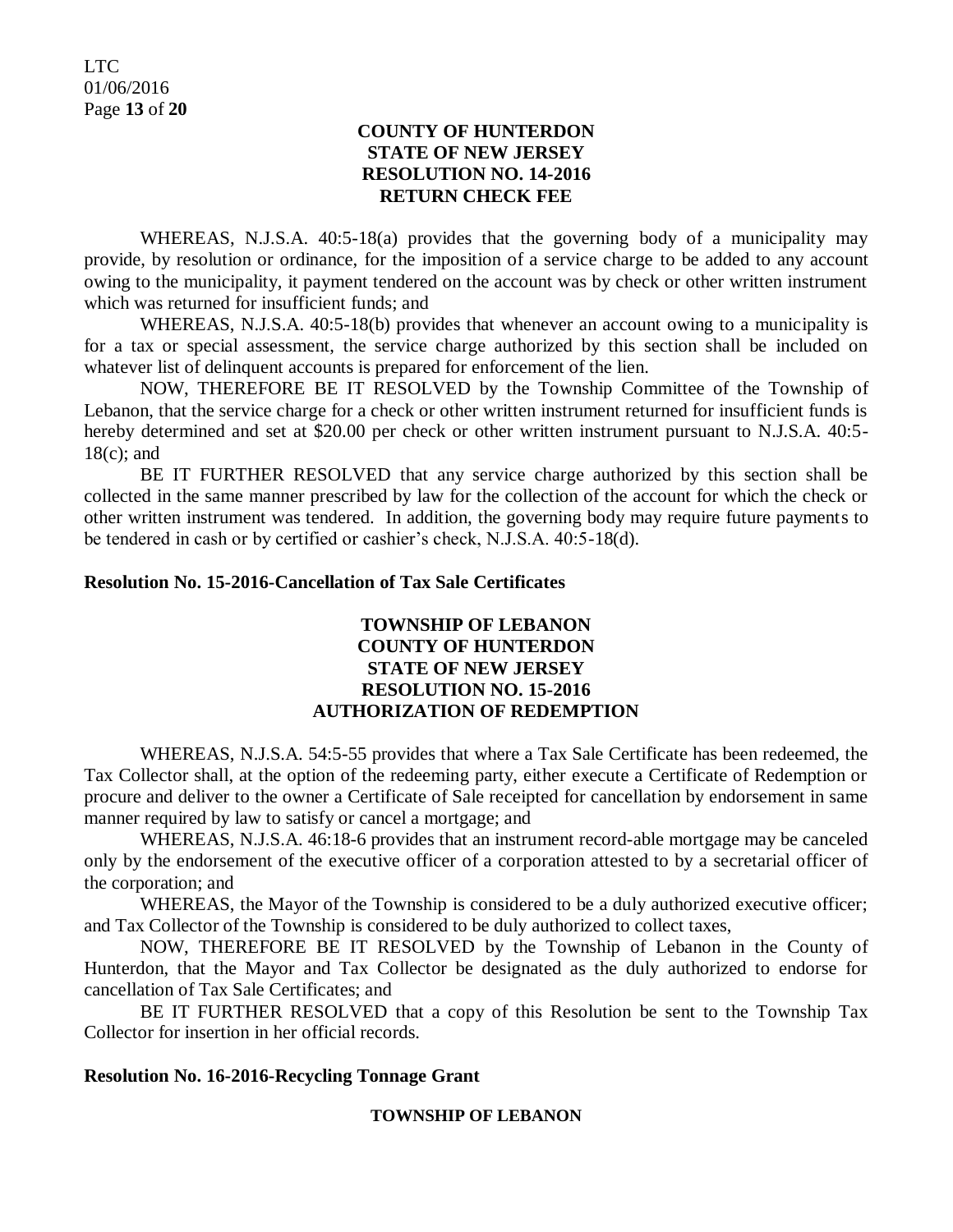#### **COUNTY OF HUNTERDON STATE OF NEW JERSEY RESOLUTION NO. 16-2016 TONNAGE GRANT APPLICATION RESOLUTION**

- WHEREAS, The Mandatory Source Separation and Recycling Act, P.L.1987, c.102, has established a recycling fund from which tonnage grant may be made to municipalities in order to encourage local source separation and recycling programs; and
- WHEREAS, It is the intent and the spirit of the Mandatory Source Separation and Recycling Act to use the tonnage grants to develop new municipal recycling programs and to continue and to expand existing programs;
- WHEREAS, The New Jersey Department of Environmental Protection has promulgated recycling regulations to implement the Mandatory Source Separation and Recycling Act; and
- WHEREAS, The recycling regulation impose on municipalities certain requirements as a condition for applying tonnage grants, including but not limited to, making and keeping accurate, verifiable records of material collected and claimed by the municipality; and
- WHEREAS, A resolution authorizing this municipality to apply for such tonnage grants will memorialize the commitment of this municipality to recycling and to indicate the assent of the Township of Lebanon to the efforts undertaken by the municipality and the requirements contained in the Recycling Act and recycling regulations; and
- WHEREAS, Such a resolution should designate the individual authorized to ensure the application is properly completed and timely filed.

NOW THEREFORE BE IT RESOLVED by the Township of Lebanon Committee of the Township of Lebanon, Hunterdon County, New Jersey, that the Township of Lebanon hereby endorses the submission of the recycling tonnage grant application to the New Jersey Department of Environmental Protection and designates JoAnn Fascenelli to ensure that the application is properly filed; and

BE IT FURTHER RESOLVED that the monies received from the recycling tonnage grant be deposited in a dedicated recycling trust to be used solely for the purposes of recycling.

#### **Resolution No. 17-2016-Appointing the Municipal Court and Deputy Court Administrator**

# **TOWNSHIP OF LEBANON COUNTY OF HUNTERDON STATE OF NEW JERSEY RESOLUTION NO. 17-2016 RESOLUTION AUTHORIZING THE ENGAGEMENT OF A MUNICIPAL COURT ADMINISTRATOR AND A DEPUTY MUNICIPAL COURT ADMINISTRATOR**

WHEREAS, the Township of Lebanon has entered into a Shared Services Agreement for a Shared Municipal Court between the Township of Lebanon and the Township of Tewksbury; and

WHEREAS, the Municipal Court requires the services of a Municipal Court Administrator and a Deputy Municipal Court Administrator for 2016 year; and

NOW, THEREFORE, BE IT RESOLVED, by the Mayor and Committee of the Township of Lebanon, Hunterdon County, New Jersey, hereby ratifies the Appointment of Cindy Hooven as the Certified Court Administrator and Shauna Tillotson as the Deputy Court Administrator for the 2016 year.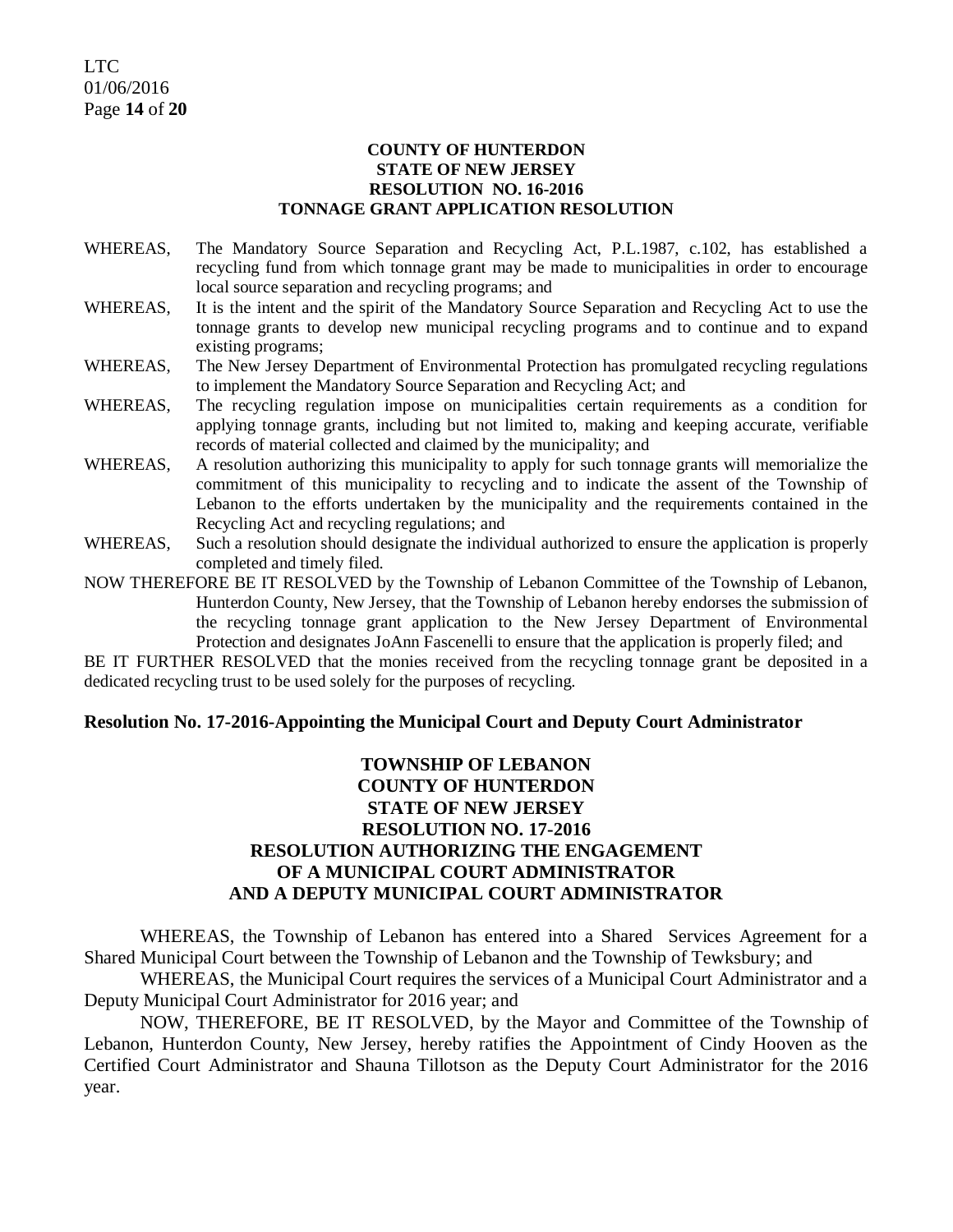LTC. 01/06/2016 Page **15** of **20**

#### **Resolution No. 18-2016 Appointment - OEM Coordinator**

# **RESOLUTION NO. 18-2016 TOWNSHIP OF LEBANON COUNTY OF HUNTERDON STATE OF NEW JERSEY A RESOLUTION OF THE TOWNSHIP OF LEBANON, COUNTY OF HUNTERDON, STATE OF NEW JERSEY, APPOINTMENT – EMERGENCY MANAGEMENT COORDINATOR**

WHEREAS, the Township of Lebanon is currently in need of an Emergency Management Coordinator; and

WHEREAS, Alan Goracy is qualified for this position;

NOW, THEREFORE BE IT RESOLVED by the Township Committee of the Township of Lebanon to appoint Alan Goracy to the position of Emergency Management Coordinator for a 3 year term beginning on January 6, 2016, ending January 5, 2019.

#### **ORDINANCES**

**Introduction**

#### **ORDINANCE NO. 2016-01- CAP BANK**

*Motion by Mr. Wunder, seconded by Mr. McKee and carried by unanimous favorable roll call vote,* the Township Committee approved Ordinance No. 2016-01 on first reading. (As entitled below).

# **STATE OF NEW JERSEY COUNTY OF HUNTERDON TOWNSHIP OF LEBANON ORDINANCE NO. 2016-01 CALENDAR YEAR 2016 ORDINANCE TO EXCEED THE MUNICIPAL BUDGET APPROPRIATION LIMITS AND TO ESTABLISH A CAP BANK (N.J.S.A. 40A: 4-45.14)**

Public Hearing will be held on February 3, 2016

#### **APPOINTMENTS**

*Motion by Mr. Wunder, seconded by Mr. McKee and carried by unanimous favorable roll call vote,* the Township Committee approved the following appointments.

#### **2016 APPOINTMENTS**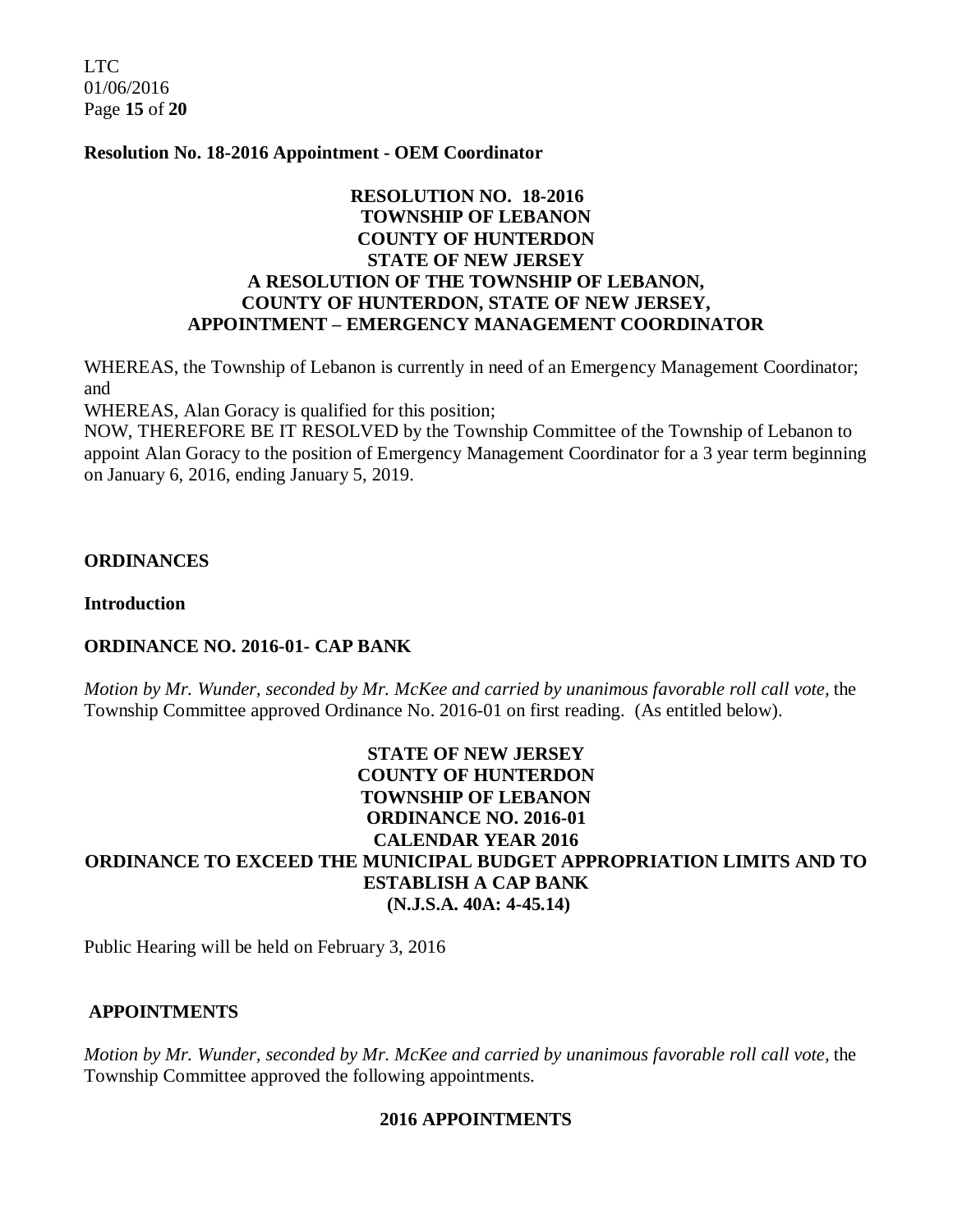# LTC 01/06/2016 Page **16** of **20**

#### *ANNUAL 1-YEAR APPOINTMENTS*

| <b>DEPUTY CLERK:</b>                       | Kimberly Jacobus    |
|--------------------------------------------|---------------------|
| <b>ASSISTANT ROAD SUPERVISOR:</b>          | <b>Kevin Rivers</b> |
| <b>ACCOUNTS PAYABLE CLERK:</b>             | JoAnn Fascenelli    |
| <b>LIBRARY CLERK:</b>                      | Karla Drumm         |
| <b>FIRE OFFICIAL:</b>                      | Gary Apgar          |
| <b>SPECIAL POLICE CLASS II:</b>            | Alan Goracy         |
| <b>COAH LIAISON:</b>                       | Gail Glashoff       |
| <b>POLICE MATRON:</b>                      | <b>Judy Dunlap</b>  |
| <b>OFFICIAL ASSESSMENT SEARCHER:</b>       | Karen Sandorse      |
| <b>OFFICIAL TAX SEARCHER:</b>              | Mary Hyland         |
| <b>ISSUER OF SUBDIVISION CERTIFICATES:</b> | Gail Glashoff       |
| <b>STATE HISTORIAN:</b>                    | Vacant              |
| <b>DOG CENSUS:</b>                         | <b>Judy Dunlap</b>  |
| PERC WITNESS:                              | <b>Jess Symonds</b> |
| PERC WITNESS ALT:                          | Kurt Hoffman        |
| <b>OEM DEPUTIES:</b>                       | Bruce Cunninghar    |
|                                            |                     |

ham & Joseph Maurizio

BOARD OF HEALTH: Marc Laul

Thomas McKee Ron Milkowski Mike Schmidt Brian Wunder Mary Mastro, Tax Assessor Karen Sandorse, Secretary

HISTORIANS – 1 year terms William DeCoster Victor Hoffman Nina Savoia Susan Donavan Eileen Lebida Chuck Speierl Laurie Hoffman 2 VACANCIES

LIBRARY COMMISSION - 1 year terms Barbara O'Rourke Jan Gibas Georgia Cudina Melanie Ryan Kristen Petrik Debbie Bernardo I VACANCY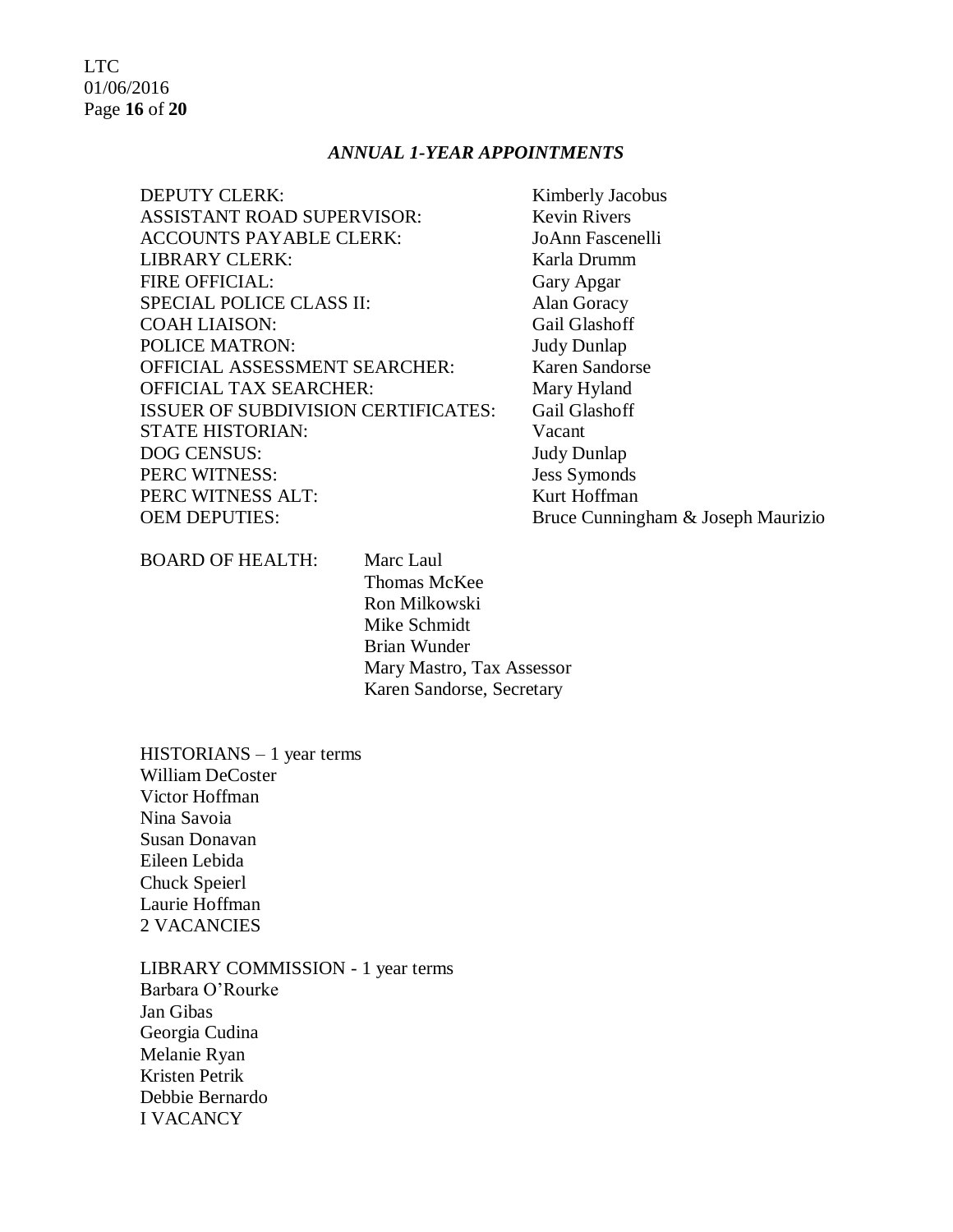LTC 01/06/2016 Page **17** of **20**

> PARK COMMITTEE - 1 year terms Kirk Petrik Eric Petrik Kimberly Jacobus Wayne Maurer Patricia Schriver Jan Gibas Collette Evanko Jen Matyas Greg Cahill Charles Fortenbacker Aiko Thurlow

RECYCLING COORDINATOR -1 year terms JoAnn Fascenelli Jan Gibas, Assistant

RECYCLING COMMISSION- 1 year terms Jan Gibas Steve O'Reilly

REPRESENTATIVE TO SWAC – 1 year term **VACANCY** 

MUSCONETCONG RIVER MANAGEMENT COUNCIL – 1 year terms Erik Henriksen – Liaison Nancy Lawler – Alternate

AG ADVISORY COMMITTEE -1 year terms Adam Ambielli Al Nagie Gary Milkowski

#### PLANNING BOARD MEMBERS

| CLASS I:          | Thomas McKee, expires 12/16   |
|-------------------|-------------------------------|
| <b>CLASS III:</b> | Ron Milkowski, expires 12/16  |
| <b>CLASS IV</b>   | Doreen Bleck, expires 12/19   |
| CLASS IV -ALT 2:  | E J Skidmore expires 12/17    |
| <b>CLASS II:</b>  | Adam Duckworth, expires 12/16 |

Class III is a Committee appointment Class IV is a Mayor appointment Class IV is a Mayor appointment Class II is Mayor appointment

#### BOARD OF ADJUSTMENT MEMBERS

| CLASS IV:       | Joseph Maurizio, expires 12/19 |
|-----------------|--------------------------------|
| CLASS IV:       | Andy Kozlowski, expires 12/19  |
| CLASS IV-ALT 2: | VACANCY, expires 12/17         |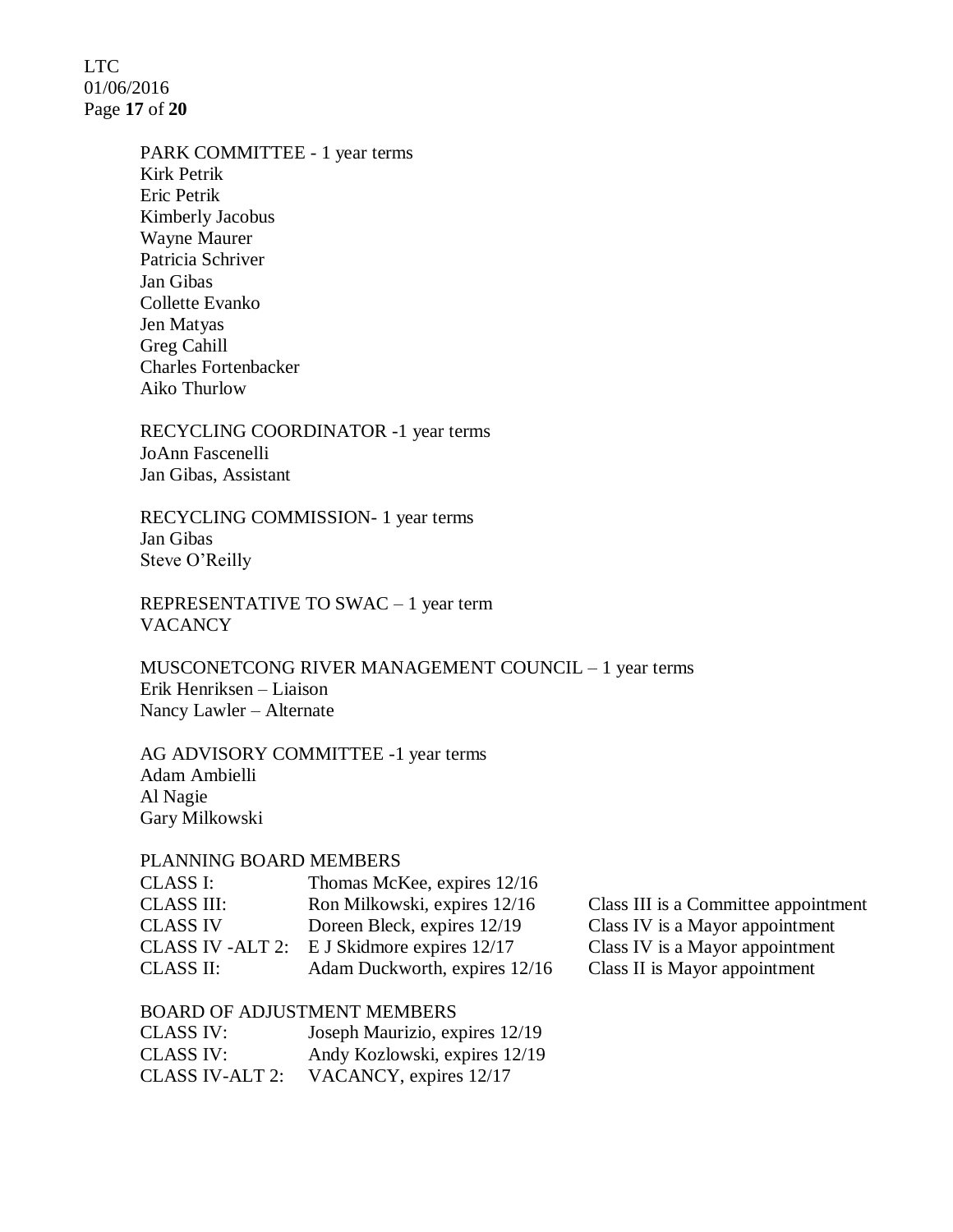LTC 01/06/2016 Page **18** of **20**

# 2016 MAYORAL APPOINTMENTS

# RECREATION COMMISSION

| Darin McDowell  | 5-year term, expires 12/20            |
|-----------------|---------------------------------------|
| Fran Polizanno  | 5-year term, expires 12/20            |
| VACANCY Alt. #1 | expired, 2-year term, expires 12/17   |
| VACANCY Alt. #2 | unexpired, 2-year term, expires 12/16 |

# ENVIRONMENTAL & OPEN SPACE COMMISSION

| Deborah Goodsite |          | 3-year term, expires $12/18$         |
|------------------|----------|--------------------------------------|
| Nancy Lawler     |          | 3-year term, expires $12/18$         |
| Kathryn Koch     |          | Unexpired 3-year term, expires 12/17 |
| <b>VACANCY</b>   |          | Unexpired 3-year term, expires 12/16 |
| <b>VACANCY</b>   | Alt $#1$ | 2-year term, expires $12/17$         |
| <b>VACANCY</b>   | A lt#2   | Unexpired 2-year term, 12/16         |
|                  |          |                                      |

| <b>RELOCATION ASSISTANCE OFFICER:</b>    |                                              | Tom McKee     |
|------------------------------------------|----------------------------------------------|---------------|
| LIAISON TO ADMINISTRATION & FINANCE:     |                                              | Tom McKee     |
|                                          | LIAISON TO COAH & OPEN SPACE COORDINATOR:    | Tom McKee     |
| LIAISON TO EMERGENCY MANAGEMENT:         |                                              | Marc Laul     |
| <b>LIAISON TO ENVIRONMENTAL MATTERS:</b> |                                              | Marc Laul     |
| <b>LIAISON TO FEMA:</b>                  |                                              | Marc Laul     |
| <b>LIAISON TO GRANTS:</b>                |                                              | Marc Laul     |
| <b>LIAISON TO THE HIGHLANDS:</b>         |                                              | Tom McKee     |
| <b>LIAISON FOR LEGAL MATTERS:</b>        |                                              | Tom McKee     |
| LIAISON TO THE LOCAL SCHOOL DISTRICT:    |                                              | Mike Schmidt  |
| LIAISON TO THE MUNICIPAL COURTS:         |                                              | Ron Milkowski |
| LIAISON TO POLICE, FIRE & RESCUE:        |                                              | Ron Milkowski |
| LIASON TO LENGTH OF SERVICE AWARD:       |                                              | Marc Laul     |
|                                          | LIASON TO OFFICE OF EMERGENCY MANAGEMENT:    | Marc Laul     |
| <b>LIAISON TO PUBLIC WORKS:</b>          |                                              | Brian Wunder  |
| <b>LIAISON FOR SHARED SERVICES:</b>      |                                              | Mike Schmidt  |
| LIAISON TO STANDING COMMITTEES:          |                                              |               |
| EOSC:                                    | Marc Laul                                    |               |
| HISTORIANS: Mike Schmidt                 |                                              |               |
| LIBRARY:                                 | Mike Schmidt                                 |               |
| PLANNING:                                | Ron Milkowski                                |               |
| PARK:                                    | Brian Wunder                                 |               |
| RECREATION: Tom McKee                    |                                              |               |
| ZONING:                                  | Mike Schmidt                                 |               |
| LIAISON TO VETERAN'S HAVEN COMMITTEE:    |                                              | Brian Wunder  |
|                                          | MUNICIPAL COORDINATOR of HC SENIOR SERVICES: | Brian Wunder  |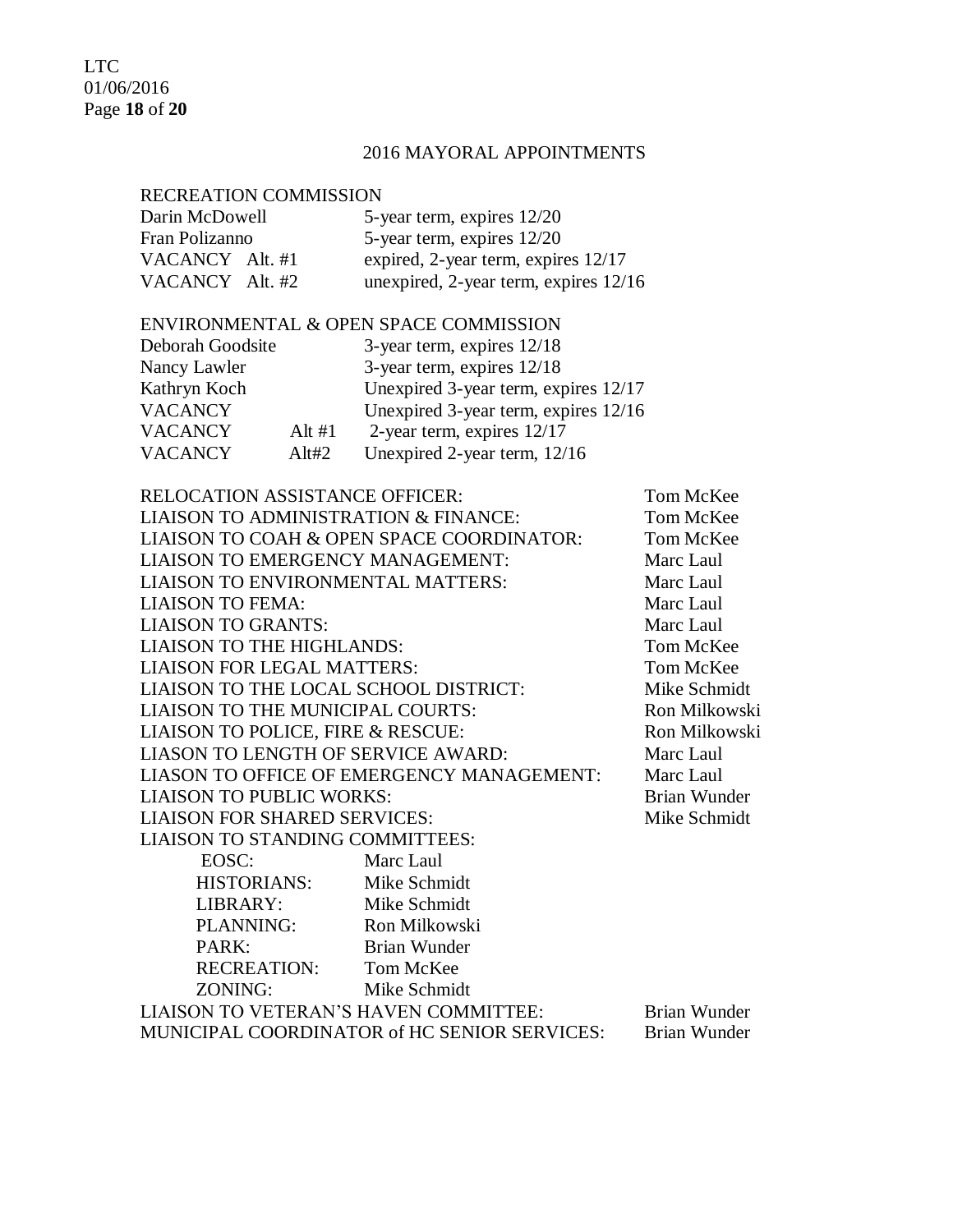# **TOWNSHIP CONTRACTS – AGREEMENTS**

*Motion by Mr. Wunder, seconded by Mr. Schmidt and carried by unanimous favorable roll call vote, the* Township Committee approved entering into a contract with the following:

Zoning Officer – John Flemming

*Motion by Mr. McKee, seconded by Mr. Wunder and carried by unanimous favorable roll call vote, the* Township Committee approved entering into a contract with the following:

Newsletter – Design and Maintenance &– Karen Newman

*Motion by Mr. McKee, seconded by Mr. Schmidt and carried by unanimous favorable roll call vote, the* Township Committee approved entering into a contract with the following:

Website – Design and Maintenance – Karen Newman

*Motion by Mr. Milkowski, seconded by Mr. Schmidt and carried by unanimous favorable roll call vote,*  the Township Committee approved entering into a contract with the following:

Animal Control Officer – Kim Bennett

#### **OLD BUSINESS**

**None**

#### **NEW BUSINESS**

**None**

#### **PRESENTATION OF VOUCHERS**

Committeeman Cryan provided a description of vouchers exceeding \$1000.00.

*Motion by Mr. Wunder, seconded by Mr. McKee and carried by unanimous favorable roll call vote, the* Township Committee approved the January 6, 2016 Bill List in the amount of \$2,388,814.50.

# **PUBLIC COMMENTS**

*Motion by Mr. McKee, seconded by Mr. Milkowski and carried by unanimous favorable roll call vote,*  the Township Committee opened the public comment portion of the meeting.

There were no comments from the public.